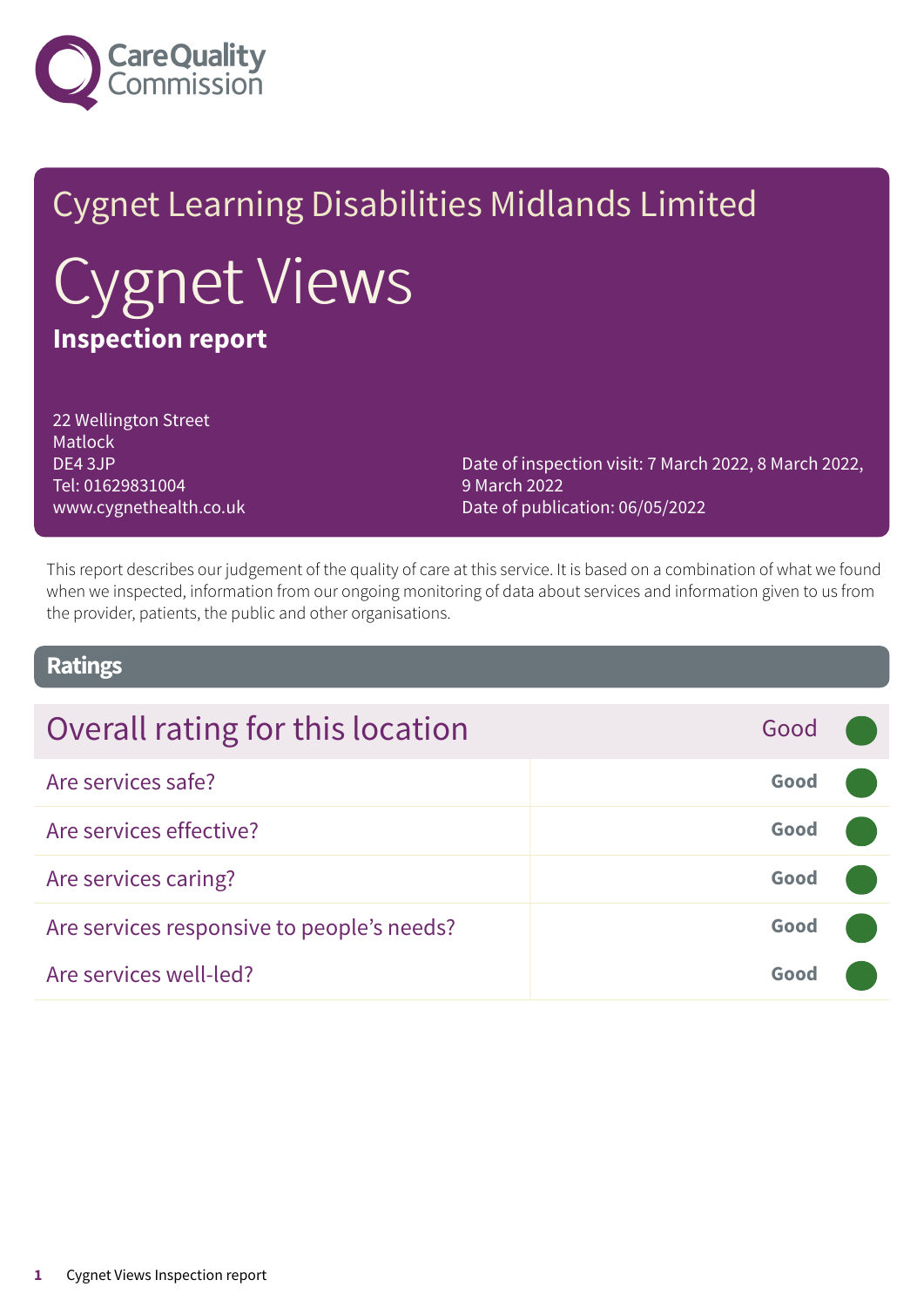### **Overall summary**

We found improvements made at this inspection were sufficient to remove Special Measures.

We expect health and social care providers to guarantee people with a learning disability and autistic people respect, equality, dignity, choices and independence and good access to local communities that most people take for granted. 'Right support, right care, right culture' is the guidance CQC follows to make assessments and judgements about services supporting people with a learning disability and autistic people and providers must have regard to it.

#### **About the service**

Cygnet Views is an independent hospital managed by Cygnet Learning Disabilities Limited situated in Matlock, Derbyshire.

Cygnet Views provides care for up to ten women who have a learning disability and complex mental health needs. At the time of inspection, the service was supporting five people.

#### **People's experience of using this service and what we found**

The service was able to show how they met the principles of right support, right care, right culture.

#### **Right Support**

People and relatives told us staff supported people to take part in activities and pursue their interests in their local area. People had opportunities to go to the local college and local arts centre. One person said they liked to go out for walks and could go out when they wanted.

Staff supported people to play an active role in maintaining their own health and wellbeing. Staff gave people information about well woman checks and supported people to attend these. Staff supported people to cook their own breakfast and promoted healthy alternatives.

The service gave people care and support in a safe, clean, well equipped, well-furnished and well-maintained environment. This had improved since our previous inspection, the environment met people's sensory and physical needs, while making it feel homely. Staff were clear that if a person with limited mobility was referred to stay there, they would not be able to meet their needs. This would limit their quality of life as they would find it difficult to access the garden and the cobbled stones in the car park would limit their opportunity to use the salon and access the meeting room.

#### **Right Care**

People received kind and compassionate care. Staff protected and respected people's privacy and dignity. People said that staff respected their belongings and always knocked on their door before entering. Staff understood and responded to people's individual needs with genuine regard for the person. One person said, "Staff are good, patient, nice. Staff listen to you and support you in every way."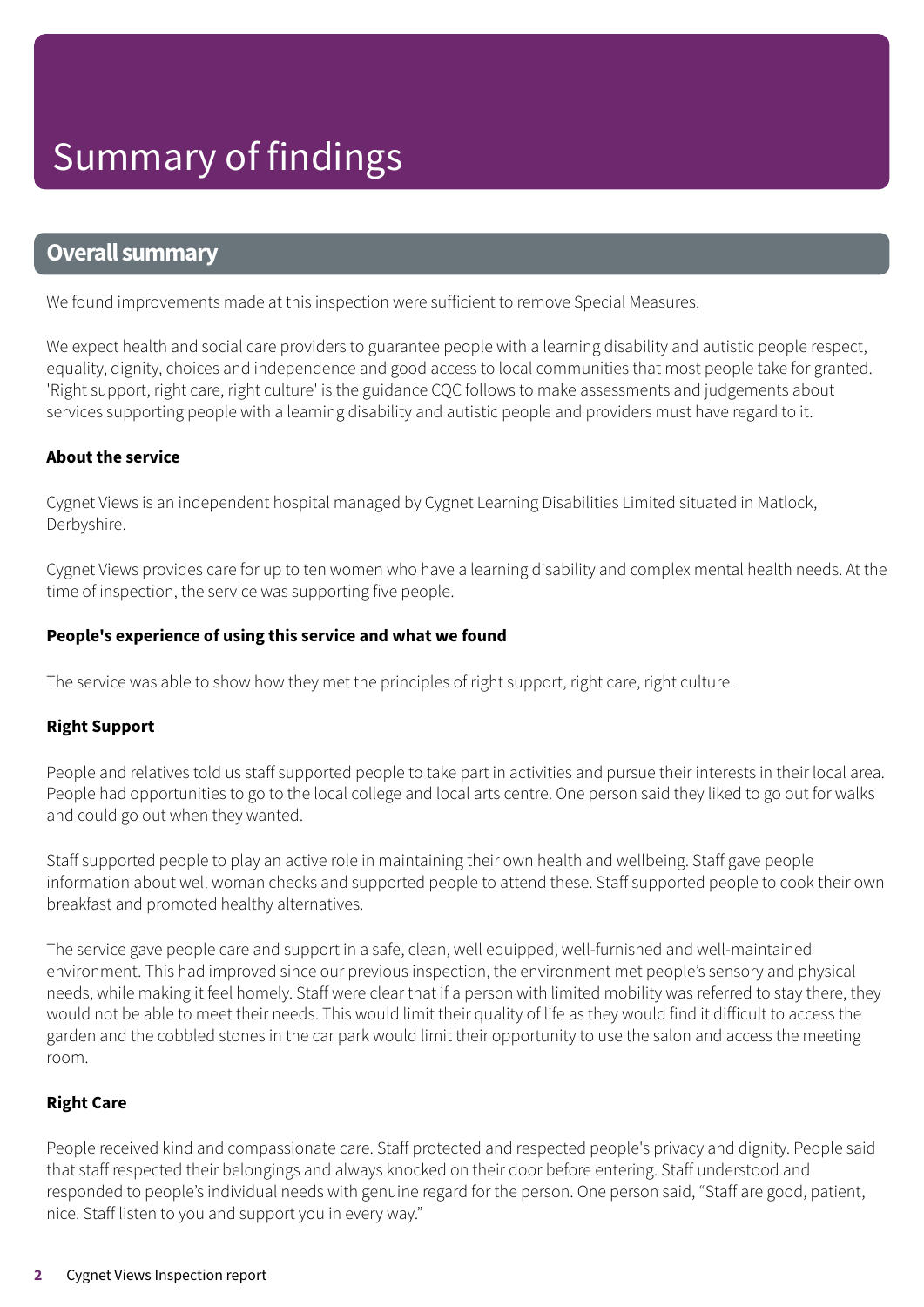# Summary of findings

People received care that supported their needs and aspirations, was focused on their quality of life, and followed best practice. People had developed their plans that included their goals and hopes and dreams for the future.

Staff understood how to protect people from poor care and abuse. The service worked well with other agencies to do so. They had worked hard to improve links with the local safeguarding teams and the local police. Staff had training on how to recognise and report abuse and they knew how to apply it. People and relatives told us they felt safe which had improved since our previous inspection.

#### **Right culture**

Staff placed people's wishes, needs and rights at the heart of everything they did. The registered manager and staff understand the importance of family to the people. However, one relative said communication could be better, they were unable to attend their relatives last review and did not receive notes from it. Relatives said they had not been able to visit during the COVID-19 pandemic, but they hoped this would change as restrictions eased.

People and those important to them, including advocates, were involved in planning their care. Staff knew and understood people well and were responsive, supporting their aspirations to live a quality life of their choosing. We saw staff fully involving people with activities and tasks of their choosing. People said they liked going to the cinema and bowling.

People's quality of life was enhanced by the service's culture of improvement and inclusivity. People were supported to have maximum choice and control of their lives and staff supported them in the least restrictive way possible and in their best interests; the policies and systems in the service supported this practice.

The leadership of the service had worked hard to create a learning culture. Staff felt valued and empowered to suggest improvements and question poor practice. There was a transparent and open and honest culture between people, those important to them, staff and leaders. They all felt confident to raise concerns and complaints.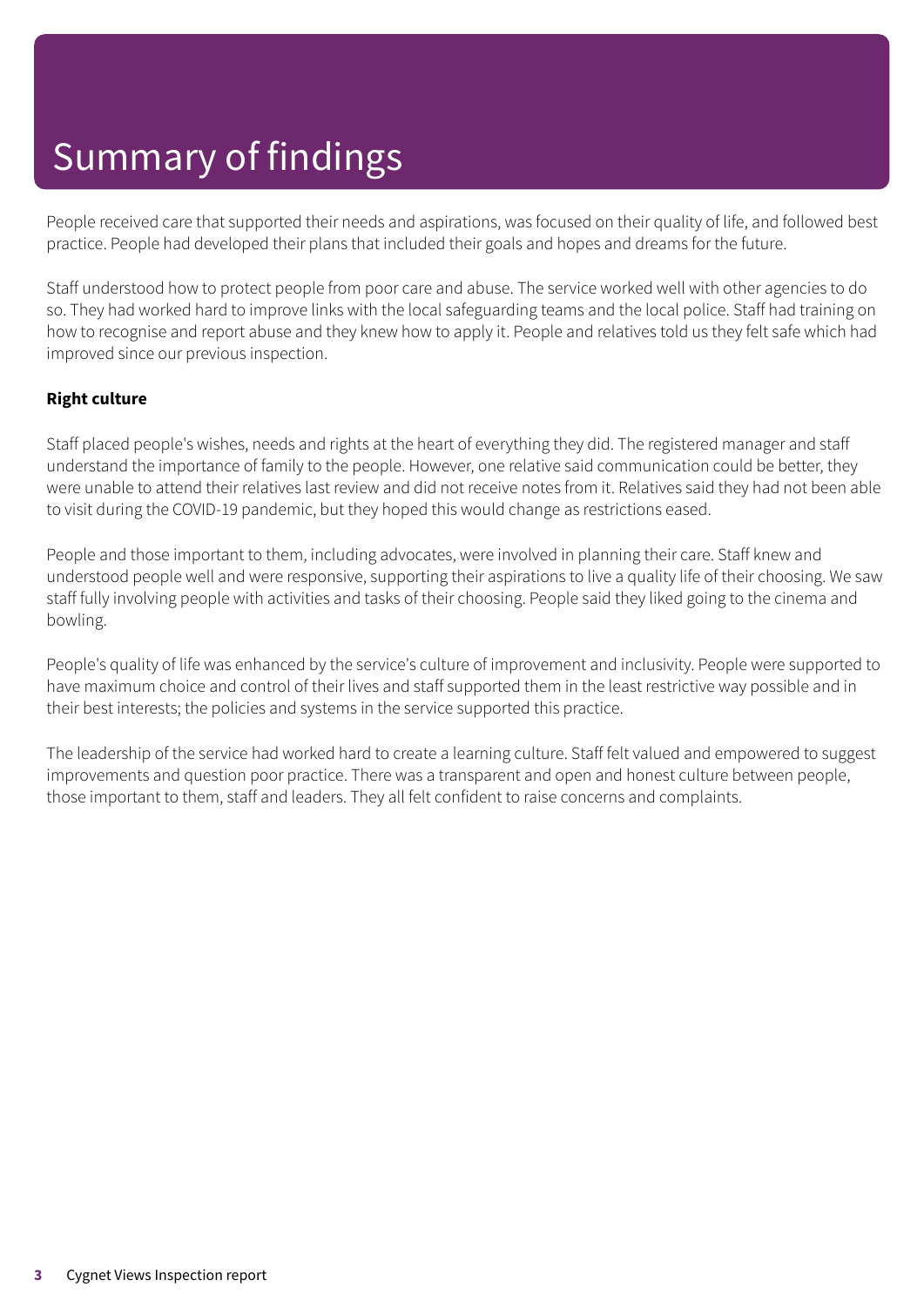# Summary of findings

**autism**

### **Ourjudgementsabouteachofthemainservices Service Rating Summary of each main service Wards for people with learning disabilities or Good –––**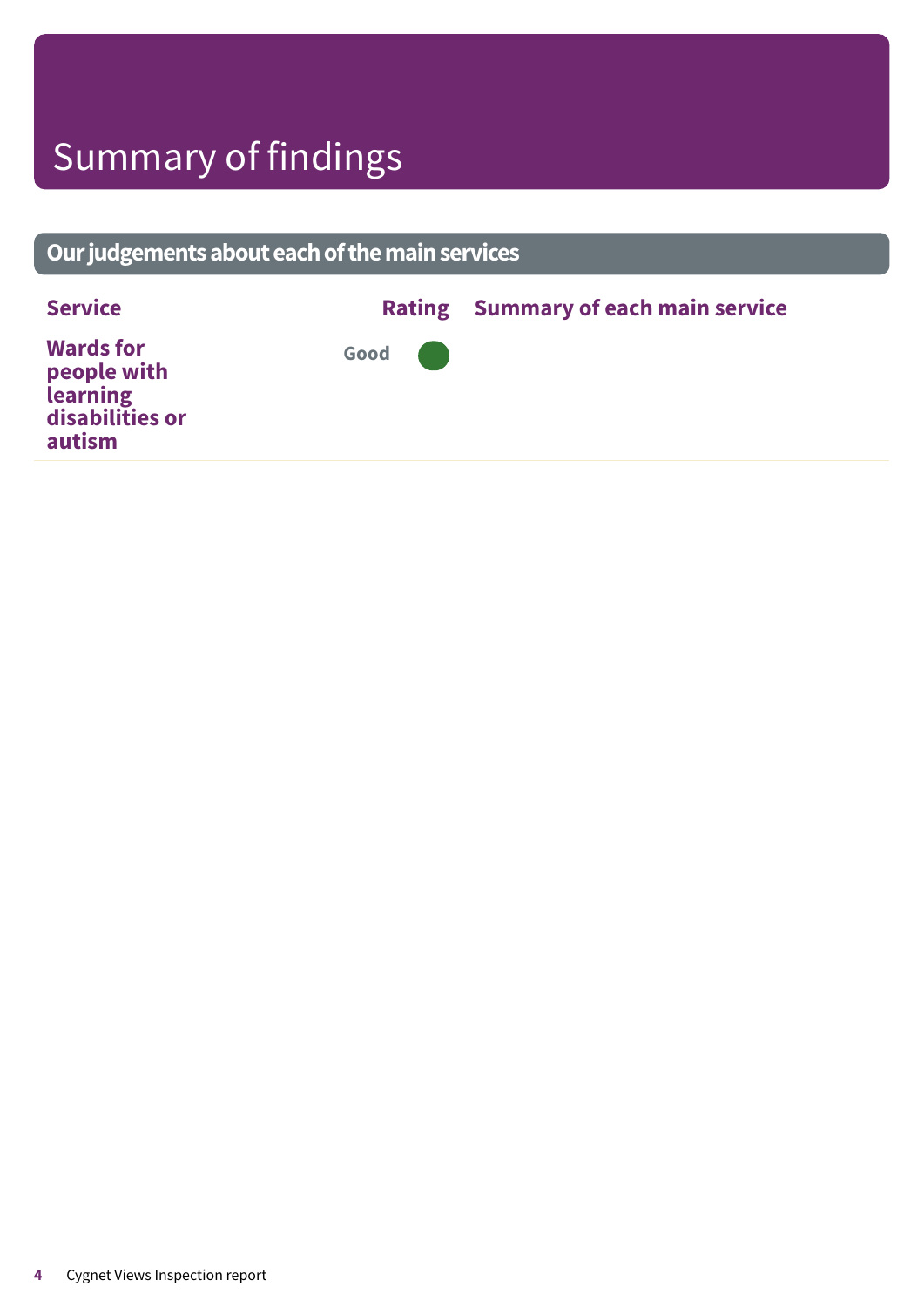# Summary of findings

### **Contents**

| Summary of this inspection        | Page |
|-----------------------------------|------|
| Background to Cygnet Views        | 6    |
| Information about Cygnet Views    | 6    |
| Our findings from this inspection |      |
| Overview of ratings               | 8    |
| Our findings by main service      | 9    |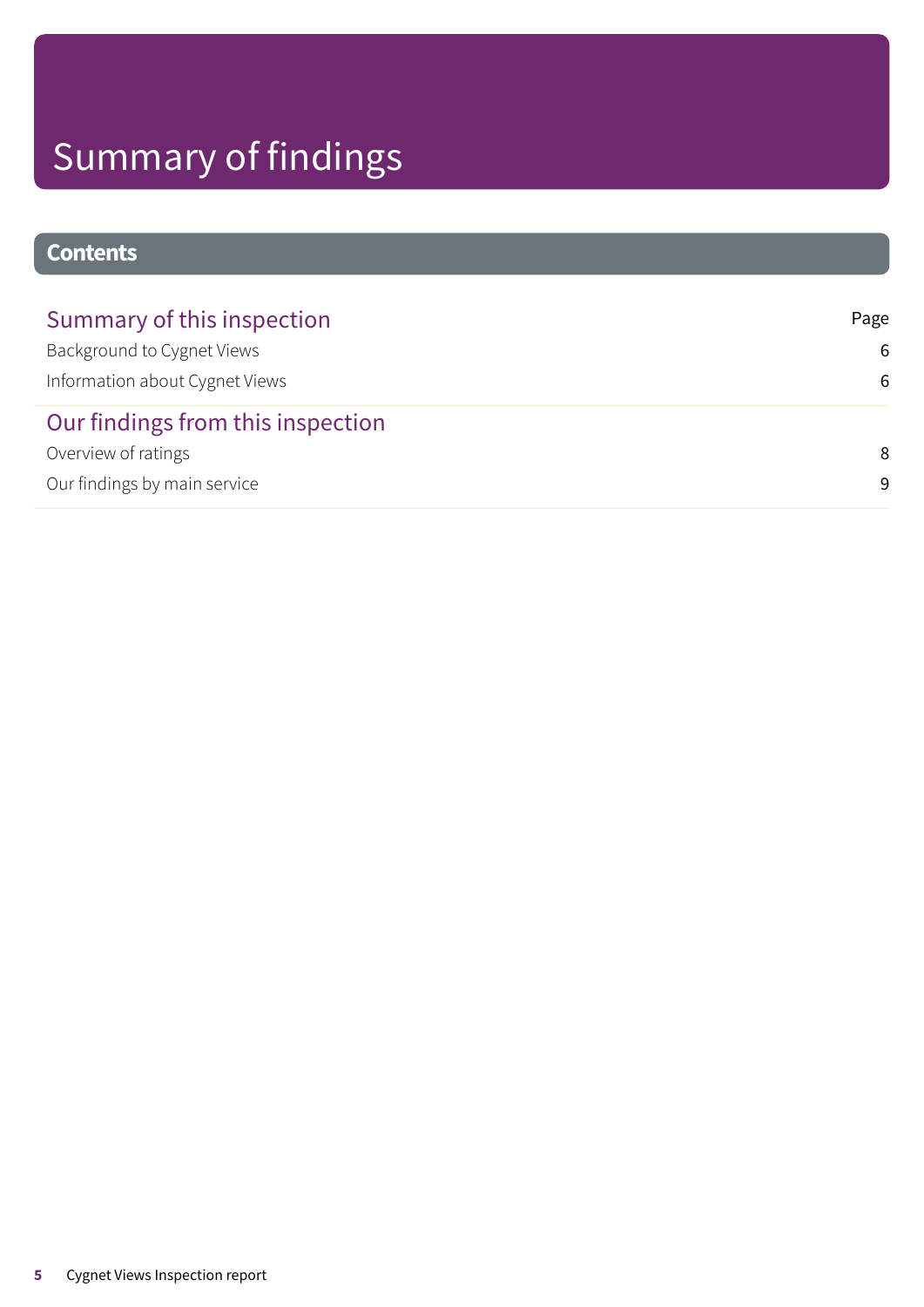### <span id="page-5-0"></span>**Background to Cygnet Views**

Following our previous inspection in June 2021 the Chief Inspector of Hospitals, Ted Baker, placed Cygnet Views into Special Measures. We rated Cygnet Views as Inadequate overall, Inadequate for Safe, Effective and Well Led, Requires improvement for Caring and Good for Responsive. We undertook this inspection to assess whether sufficient improvements had been made. We found improvements made at this inspection were sufficient to remove Special Measures.

### <span id="page-5-1"></span>**Howwecarriedoutthis inspection**

This was an unannounced comprehensive inspection.

We were on site for one evening and the next day and carried out phone calls to staff members on the third day. Our inspection team comprised of two inspectors and one assistant inspector. An expert by experience carried out telephone interviews with people and their family members if they agreed to this.

Before the inspection visit, we reviewed information that we held about the location and asked a range of other organisations for information.

During this inspection, the inspection team:

spoke with two people in the service.

spoke with two people in the service and two of their relatives by telephone.

spoke with nine members of staff including doctor, psychologist, registered nurses and support workers.

interviewed the registered manager.

looked at the quality of the hospital environment.

reviewed three peoples' care and treatment records in detail.

reviewed five people's medicine records.

observed peoples' care.

observed one handover from day to night staff and one morning meeting with the multidisciplinary team.

looked at other documentation and records related to peoples' care and overall governance of the service.

You can find information about how we carry out our inspections on our website: https://www.cqc.org.uk/what-we-do/ how-we-do-our-job/what-we-do-inspection.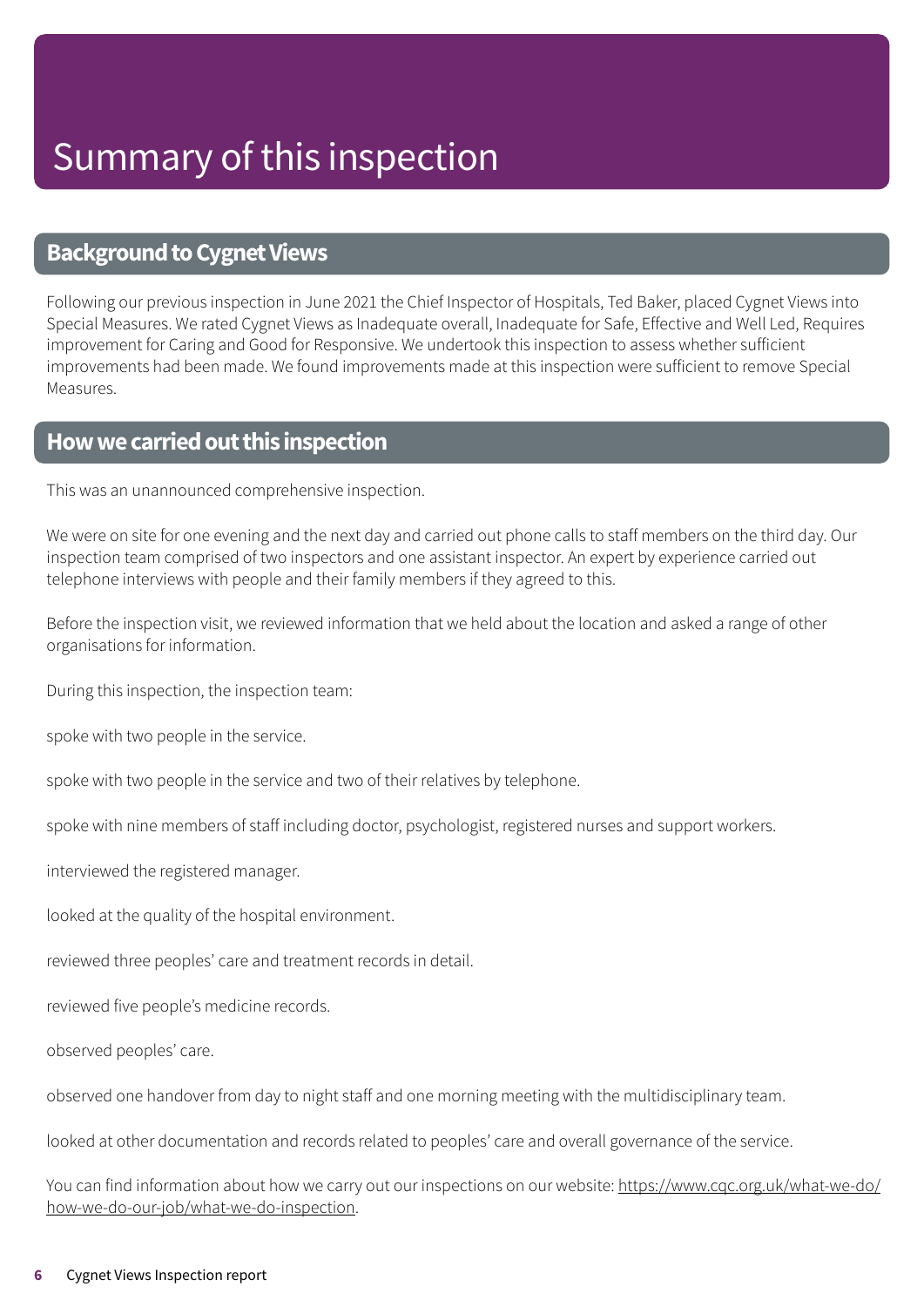# Summary of this inspection

### **Areas forimprovement**

Action a service SHOULD take is because it was not doing something required by a regulation, but it would be disproportionate to find a breach of the regulation overall, to prevent it failing to comply with legal requirements in future, or to improve services.

#### **Action the service SHOULD take to improve:**

The provider should continue to ensure that all relatives of people using the service are engaged where appropriate. (Regulation 9)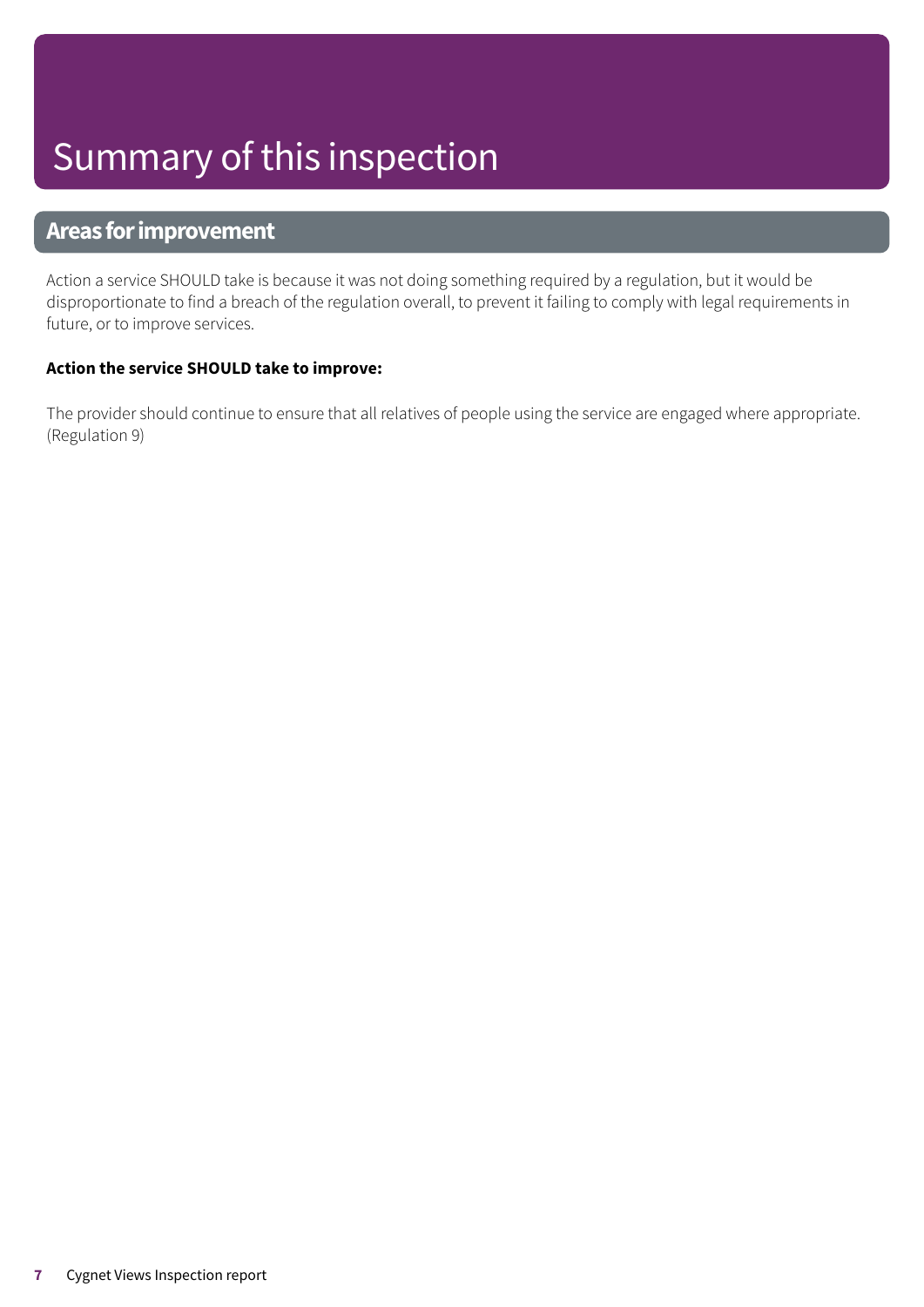# Our findings

### <span id="page-7-0"></span>**Overview of ratings**

Our ratings for this location are:

|                                                             | Safe | <b>Effective</b> | Caring | Responsive | Well-led | <b>Overall</b> |
|-------------------------------------------------------------|------|------------------|--------|------------|----------|----------------|
| Wards for people with<br>learning disabilities or<br>autism | Good | Good             | Good   | Good       | Good     | Good           |
| <b>Overall</b>                                              | Good | Good             | Good   | Good       | Good     | Good           |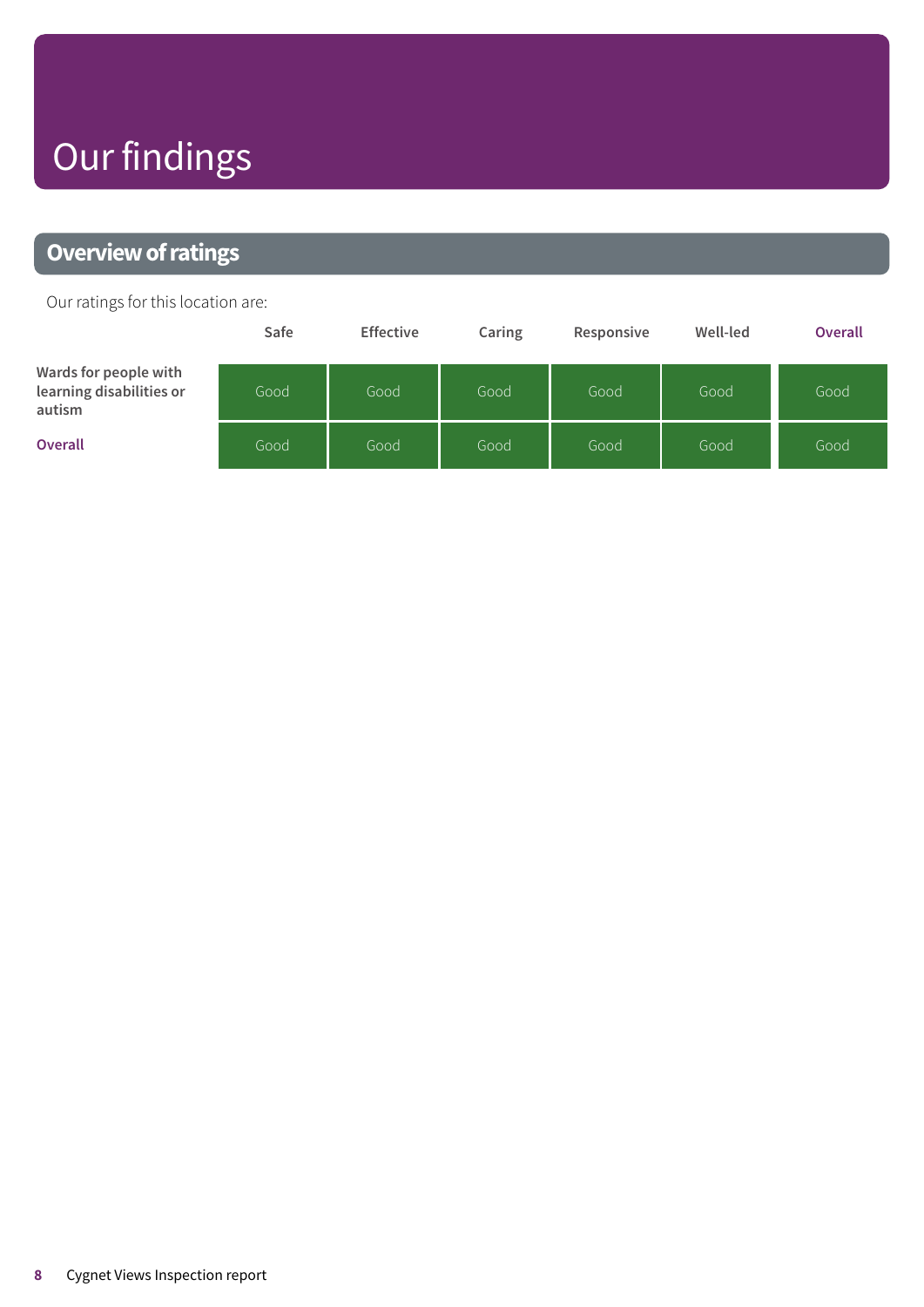**Good –––**

### <span id="page-8-0"></span>Wards for people with learning disabilities or autism

| Safe             | Good |  |
|------------------|------|--|
| <b>Effective</b> | Good |  |
| Caring           | Good |  |
| Responsive       | Good |  |
| Well-led         | Good |  |

### **Are Wards for people with learning disabilities or autism safe?**

#### **Safe and clean care environments**

#### **People's care and support was provided in a safe, clean, and well-maintained environment.**

Since our previous inspection, the provider had invested in refurbishing the environment, so it was safe. The provider had replaced the flooring throughout and replaced the lighting which made it brighter and easier for people to see, particularly in corridors. People using the service had been involved in choosing the colours for redecoration.

#### **Safety of the ward layout**

#### **Staff completed and regularly updated thorough risk assessments of all ward areas and removed or reduced any risks they identified.**

Staff reduced the risks of blind spots by their presence to observe people in all parts of the hospital. There were enough staff to do this, and all staff were aware of people's risks and their observation levels.

Since our previous inspection, the provider had assessed and reduced ligature risks in the building. Where these could not be reduced, staff observed people more often. The provider had assessed ligature risks in all areas of the hospital and grounds in November 2021. The provider had changed their criteria for admission and now did not admit people who were at risk of tying suspended ligatures as they would not be able to keep them safe at Cygnet Views.

#### **Maintenance, cleanliness and infection control**

#### **The service was clean and well maintained. Staff made sure cleaning records were up-to-date and the**

**premises were clean.** The hospital was clean at the time of our inspection. Cleaning records were kept up to date and showed all areas were regularly cleaned. The maintenance team regularly checked all areas of the building and ensured it was well maintained.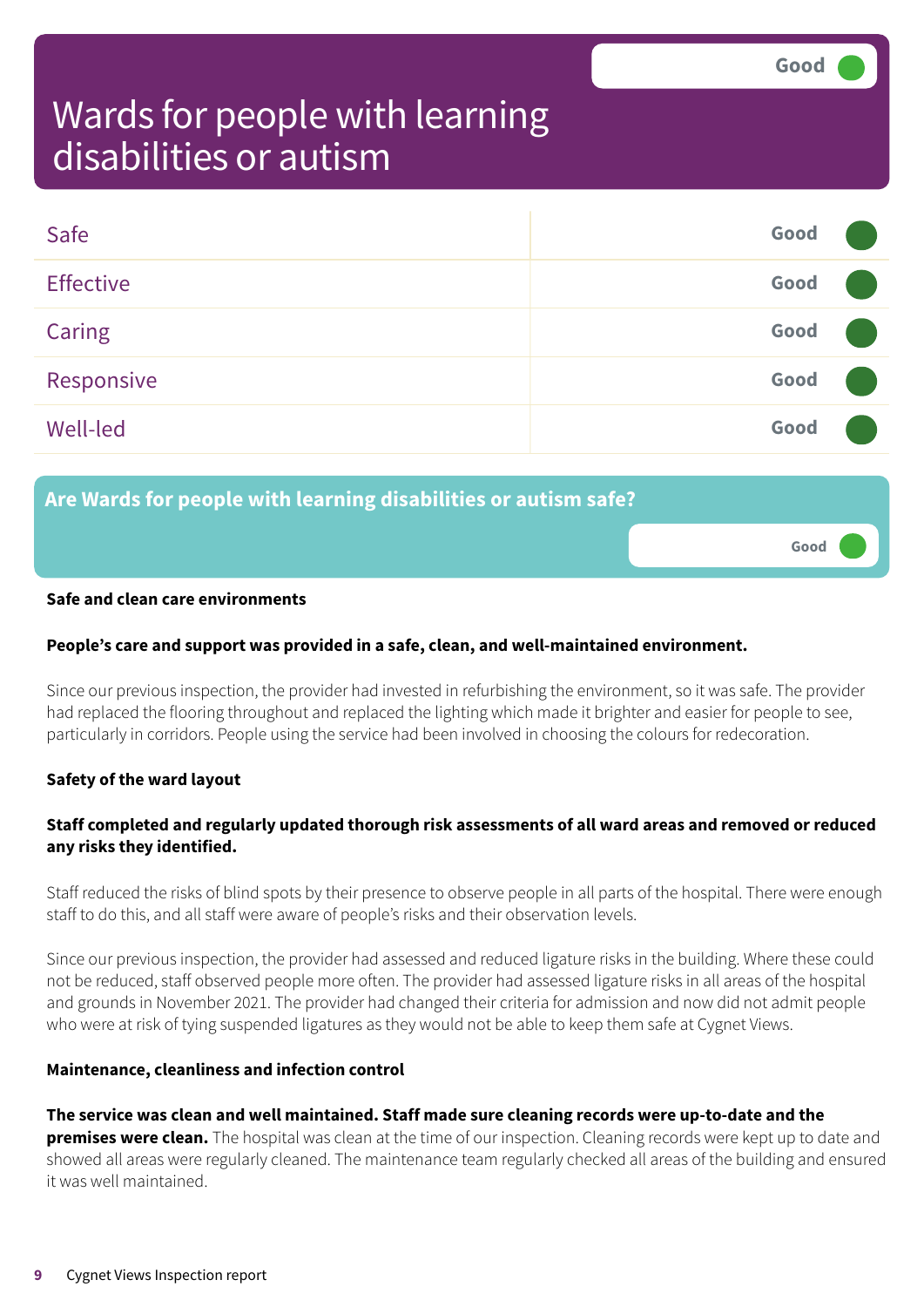Staff followed infection control policy, including handwashing. We observed staff utilised the hand sanitisers found in each area of the hospital. Staff wore masks correctly, had temperature checks at the start of each shift and regular tests for COVID-19.

#### **Clinic room and equipment**

The clinic room was small and there was no room for an examination couch. If people needed to have a physical examination this was done in their bedroom with their consent. The clinic room was clean, and staff checked equipment regularly to make sure it was safe to use.

#### **Safe staffing**

#### **Nursing staff**

#### People were kept safe from avoidable harm. The service had enough staff, who knew the people and had **received relevant training to keep them safe.**

There was one agency registered nurse who worked at Cygnet Views although they had worked there for years and knew the people well. They were also included in training and supervision and had access to Cygnet systems and processes. There were six support worker vacancies although three posts had recently been recruited to and other posts had been advertised. There were eleven support workers employed at Cygnet Views and vacancies were covered by regular bank staff who knew the people using the service well. The number of people using the service had reduced to five so there was sufficient staffing at the time of our inspection. The provider had increased the registered nurse numbers on Friday and Saturday nights to two which allowed for any short notice sickness and ensured safe staffing levels at the weekend.

#### **Medical staff**

#### The service had enough daytime and night-time medical cover and a doctor available to go there quickly in **an emergency.**

There was one consultant psychiatrist who was also the Responsible Clinician. They were on site for two days a week and available by telephone on the other days. There was also a speciality doctor who worked there fulltime. There was an on-call system so that a doctor was available to go there quickly in an emergency. Each person was registered with a local GP who was able to attend if needed for a medical emergency.

#### **Mandatory training**

**Staff had completed and kept up to date with their mandatory training.** This had improved since our previous inspection. Managers monitored mandatory training and alerted staff when they needed to update their training. 95% of staff had completed their mandatory training at the time of inspection.

#### **Assessing and managing risk to patients and staff**

#### **Assessment of patient risk**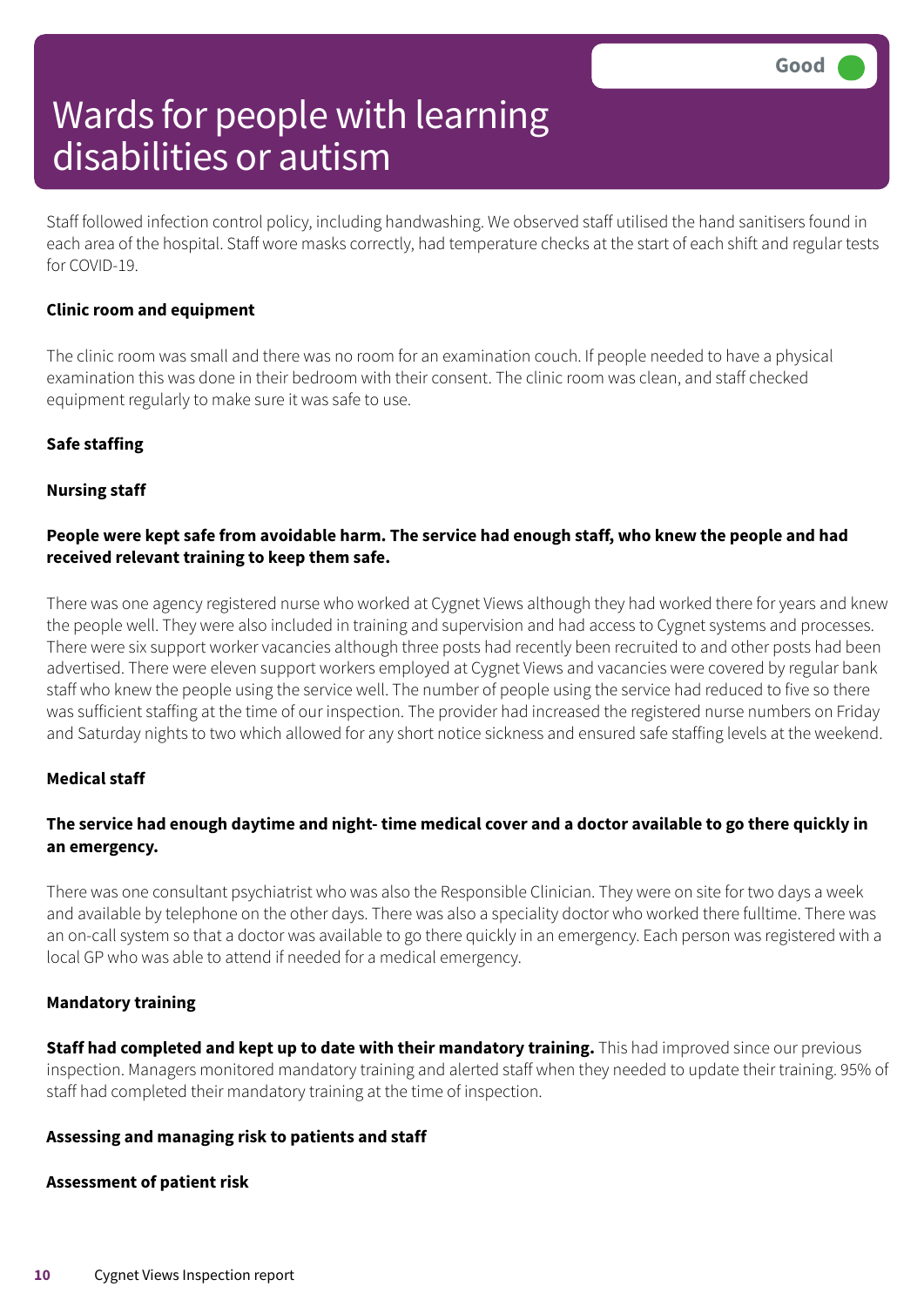**People were involved in managing their own risks whenever possible.** Each person had a risk assessment using the Short – Term Assessment of Risk and Treatability (START) tool. These were in formats that were adapted to the individual so that people could understand and manage their risks where possible.

#### **Management of patient risk**

#### **Staff anticipated and managed risk. They had a high degree of understanding of people's needs. Staff knew about any risks to each person and acted to prevent or reduce risks.**

Staff identified and responded to any changes in risks to, or posed by, people using the service. The multidisciplinary team discussed people's risks daily in the morning meeting and updated assessments where needed. Staff we spoke with understood people's care plans and their positive behaviour support plans and knew how to support each person to reduce their risks.

#### **Use of restrictive interventions**

#### Restrictive practices were only used as a last resort, for the shortest time and in situations where people **were a risk to themselves or others.**

This had improved since our previous inspection when people using the service and staff often called the police to deal with incidents. The provider had worked with people using the service, staff, the local police, and the local authority safeguarding team to reduce the times needed for police involvement. Staff had the confidence in their relationships with people who use the service to reduce restrictive practices.

The service monitored and reported the use of restrictive practices. Staff made every attempt to avoid using restraint by using de-escalation techniques and restrained people only when these failed and when necessary to keep the person or others safe. The number of restraints used on people in January 2022 was eight compared to three in December 2021 and one in November 2021. However, although the numbers had increased these were all low-level incidents and use of redirection techniques rather than holding people for an extended period. There were no incidents where restraint was used for longer than 20 minutes. There were no prone restraints recorded. Staff told us they used verbal de-escalation to help people to reduce their distress. People's records included an individual plan in how staff were to support them to reduce restrictive practice. People made decisions as to restrictions they wanted to keep themselves safe, for example, limited access to their belongings that they may harm themselves with.

Staff understood the Mental Capacity Act definition of restraint and worked within it.

Staff followed National Institute for Health and Care Excellence (NICE) guidance when using rapid tranquilisation.

#### **Safeguarding**

#### People were safe from abuse. Staff understood how to protect people from abuse and the service worked well **with other agencies to do so.**

Staff had training on how to recognise and report abuse and they knew how to apply it. Staff kept up to date with their safeguarding training. The provider had trained 100% of staff in safeguarding adults at risk at the level appropriate to their role.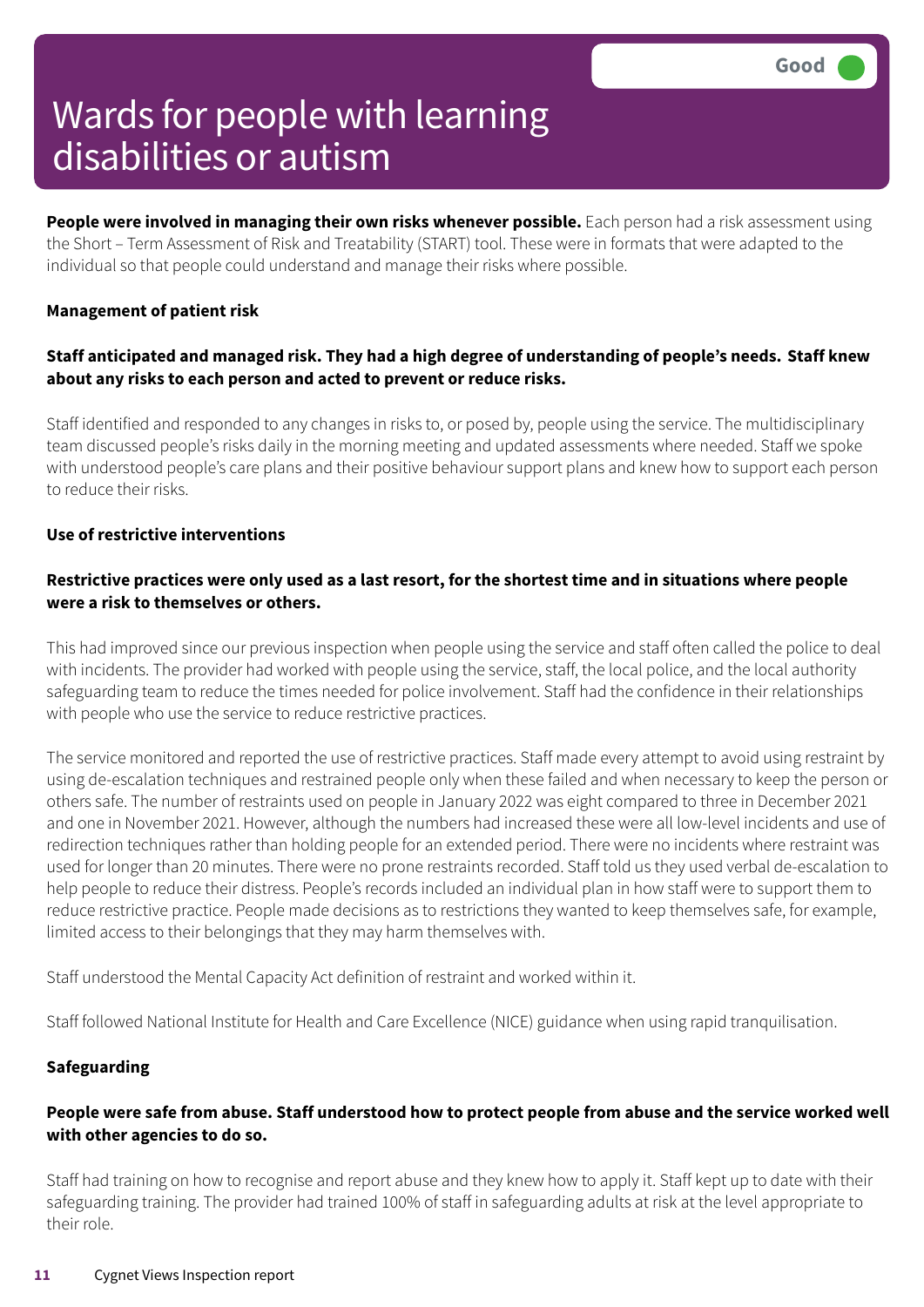Staff knew how to recognise adults at risk of or suffering harm and worked with other agencies to protect them. Staff knew how to make a safeguarding referral and who to inform if they had concerns. Since our previous inspection, the service had worked with the local police and local authority safeguarding team to reduce the number of times police were called to deal with incidents. They had worked with people who use the service to reduce the amount of time police were called. The local safeguarding team were to hold monthly meetings at Cygnet Views with people using the service to talk about any safeguarding concerns they had and look to resolve these.

#### **Staff access to essential information**

**People's care records were a mixture of paper – based and electronic.** All staff including an agency nurse had access to people's records on the computer and those on paper. Staff said they had the current information about each person and the team leader communicated any changes to staff after attending the morning meeting. Records were stored securely.

#### **Medicines management**

#### **People received the correct medicines. People's medicines were regularly reviewed to monitor the effects of medicines on their health and wellbeing. Staff followed systems and processes to safely prescribe, administer, record and store medicines.**

Staff used the principles of stopping over-medication of people with a learning disability and autistic people (STOMP) to only administer medicine that benefitted people's recovery or as part of ongoing treatment. STOMP was clearly discussed in each person's care plan. Doctors reviewed each person's medicines and gave clear direction to staff about the medicines each person was prescribed.

Staff followed systems and processes to prescribe and administer medicines safely. Staff reviewed each person's medicines regularly and provided advice to people and their carers about their medicines. We observed a staff member talking with a person about their medicines supporting them to decide if they wanted to take it or not. Information about medicines was provided in accessible formats to each person.

Staff stored and managed all medicines and prescribing documents safely. Staff monitored the temperatures of the clinic room and medicines fridge so that people's medicines were stored safely.

Staff followed national practice to check patients had the correct medicines when they were admitted.

The service ensured people's behaviour was not controlled by excessive and inappropriate use of medicines. Staff reviewed the effects of each person's medicines on their physical health according to National Institute for Health and Care Excellence (NICE) guidance.

#### **Track record on safety**

**The service kept people and staff safe.** The service had made improvements to safety since our previous inspection. There were no serious incidents at the hospital that involved people using the service.

#### **Reporting incidents and learning from when things go wrong**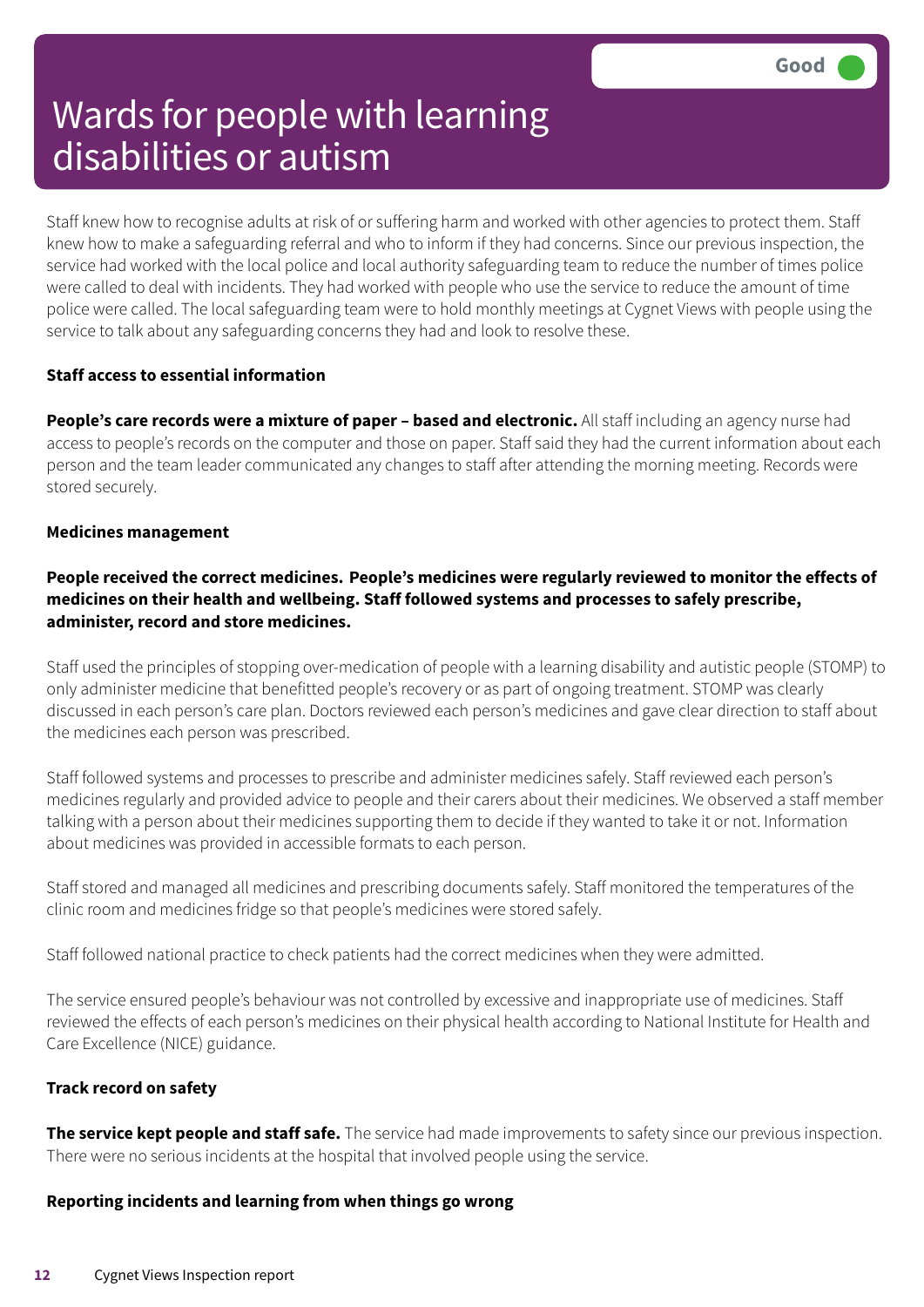**Good –––**

# Wards for people with learning disabilities or autism

#### **Staff managed patient safety incidents well. Staff recognised incidents that needed to be reported.**

Staff recognised incidents that needed to be reported. All staff were able to report incidents and did so.

Managers maintained patient safety and investigated incidents and shared lessons learned with the whole team and the wider service. Staff told us that received lessons learned information in handovers and we saw this information was given to staff via email and discussed in the morning meeting.

The service apologised to people, and those important to them, when things went wrong. Staff gave honest information and suitable support, and applied duty of candour where appropriate.

Managers debriefed and supported staff after any incident. Staff said they had a debrief following any incident and offered this to people who used the service.

There was evidence that changes had been made as a result of feedback. The manager had worked with staff and people using the service to reduce incidents involving the police. Staff had confidence through their updated training and in relationships they had built with people to safely manage incidents.

# **Are Wards for people with learning disabilities or autism effective?**

#### **Assessment of needs and planning of care**

**Assessment of people's needs started at admission. Care and support plans were holistic and reflected people's needs and aspirations. People, those important to them and staff developed individualised care and support plans. Staff completed functional assessments for people who needed them. They took the time to understand people's behaviours.**

Staff completed a comprehensive mental health assessment of each person either on admission or soon after. People's records showed an assessment of all their needs and plans were detailed as to how staff were to support the person to meet these. Staff assessed people's physical health soon after admission and regularly reviewed this during their stay. People were registered with a local GP. Staff assessed people's physical health daily and made referrals to their GP or specialists when needed.

Staff developed a comprehensive care plan for each person that met their mental and physical health needs. Care plans were personalised, holistic and strengths based. People's records showed that they were involved in all parts of their plan and contributed their views which was an improvement from our previous inspection.

Staff regularly reviewed and updated care plans and positive behaviour support plans when peoples' needs changed. People were involved in reviewing and updating their plans. Staff were aware of people's care plans and positive behaviour support plans and what support each person needed.

Positive behaviour support plans were present and supported by a comprehensive assessment. Staff were aware of these for individuals and followed them.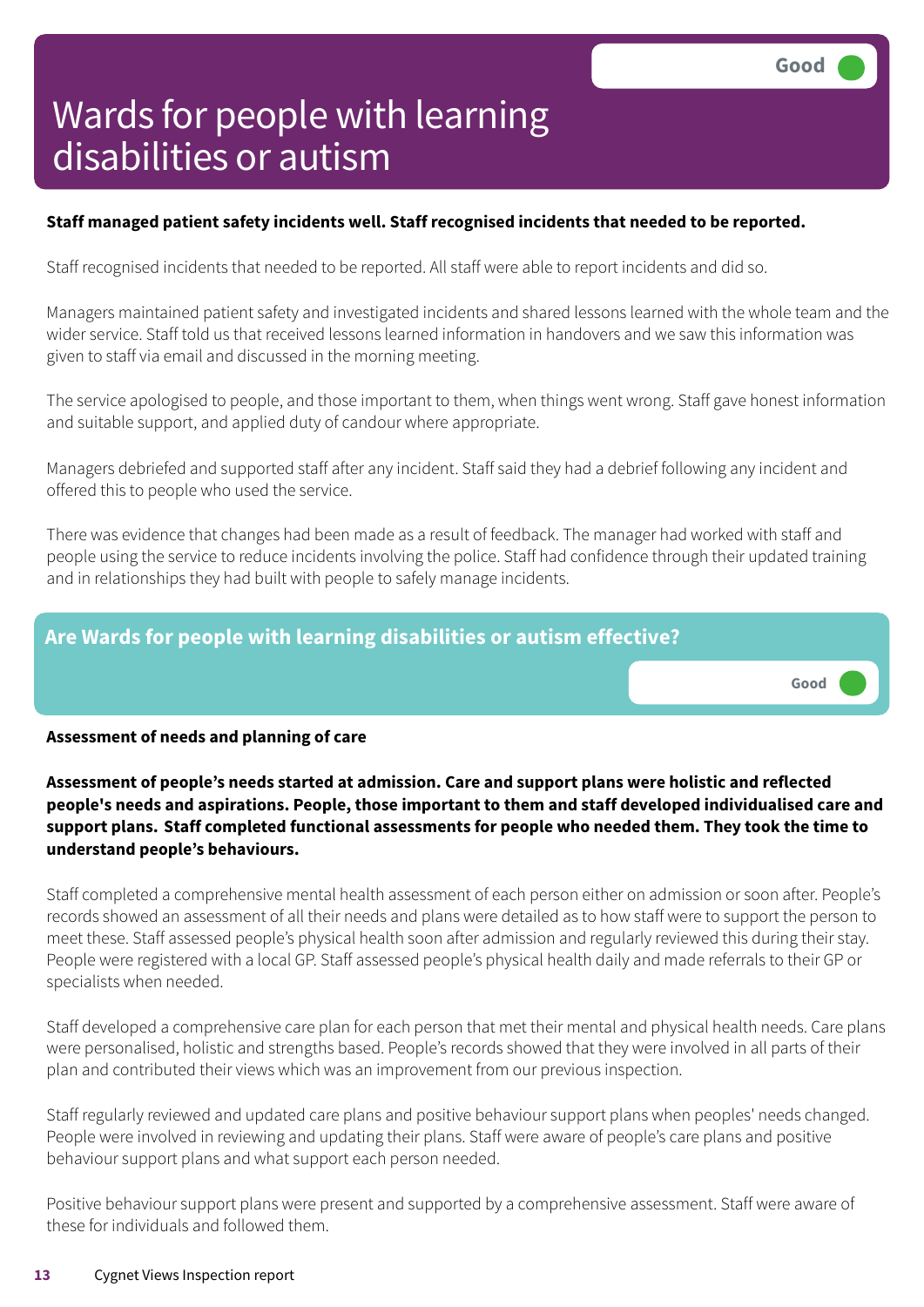#### **Best practice in treatment and care**

Staff provided care and treatment for people in the service, reflecting the CQC guidance 'Right support, Right **Care, Right Culture' and the service delivered care in line with best practice and national guidance.**

#### **People's outcomes were monitored using recognised rating scales. Staff did clinical audit and benchmarking to understand and improve the quality and effectiveness of care.**

Although this is a hospital for ten people the service worked to reflect the 'Right Support, Right Care, Right Culture' statutory guidance set by the CQC. The hospital is in the local community and near to the town centre of Matlock.

People's sensory needs were considered. People's records included assessments for weighted blankets and people said they had these which helped to meet their sensory needs. A room had been refurbished which included a range of sensory equipment which people said they found relaxing.

People were meaningfully occupied. People took part in a range of activities including education with Maths and English classes held at the hospital. People had opportunities to do jobs in the hospital which they received a reward for and they said this helped to promote their wellbeing. People told us that the minibus was broken down which they said limited group activities like bowling which they enjoyed. However, the manager told us that a rental vehicle was provided while the minibus was being repaired. They also used another vehicle from a neighbouring hospital to ensure physical health and group activities could still go ahead along with home visits and any other activities requiring transport. People had bus passes so they could use public transport. One person said, "I like walking. I can go out when I want." People did activities in house which they enjoyed such as arts, crafts, and jigsaws, some of these had been framed which helped to promote people's self-esteem.

The psychology team supported people at the service and staff. They had an active role in the multidisciplinary team, playing a key role in analysis of incidents and risk assessment. There was a qualified psychologist who worked at the service two days a week. An assistant psychologist worked at the service five days a week. The qualified psychologist had daily oversight of Cygnet Views as they attended the daily morning meetings via video calls. The qualified role was being extended to three days a week which meant that there would be more hours to spend working with people. As there were only five people currently using the service the psychology team had enough time to spend working with individuals. They were able to provide examples of the work they had completed to support people. For example, they had recently started a 'Let's talk about sex' group that was adapted to meet the needs of people to help them to understand how to form relationships, not necessarily sexual, and about health and sex education. People told us they did mindfulness and relaxation exercises to promote their wellbeing. There was a box for people to put their positive thoughts in which encouraged people to acknowledge these to promote their wellbeing.

Staff understood peoples' positive behavioural support plans and provided the identified care and support. All staff had access to these, and they were up to date. These were developed so that each person had a positive behaviour support 'grab sheet' which was one page so that staff could clearly see how to support the person.

One person had worked with staff on their 'vison cloud' which used pictures to describe them as a person not a diagnosis, their interests, how they wanted to be supported, their goals and their hopes and dreams.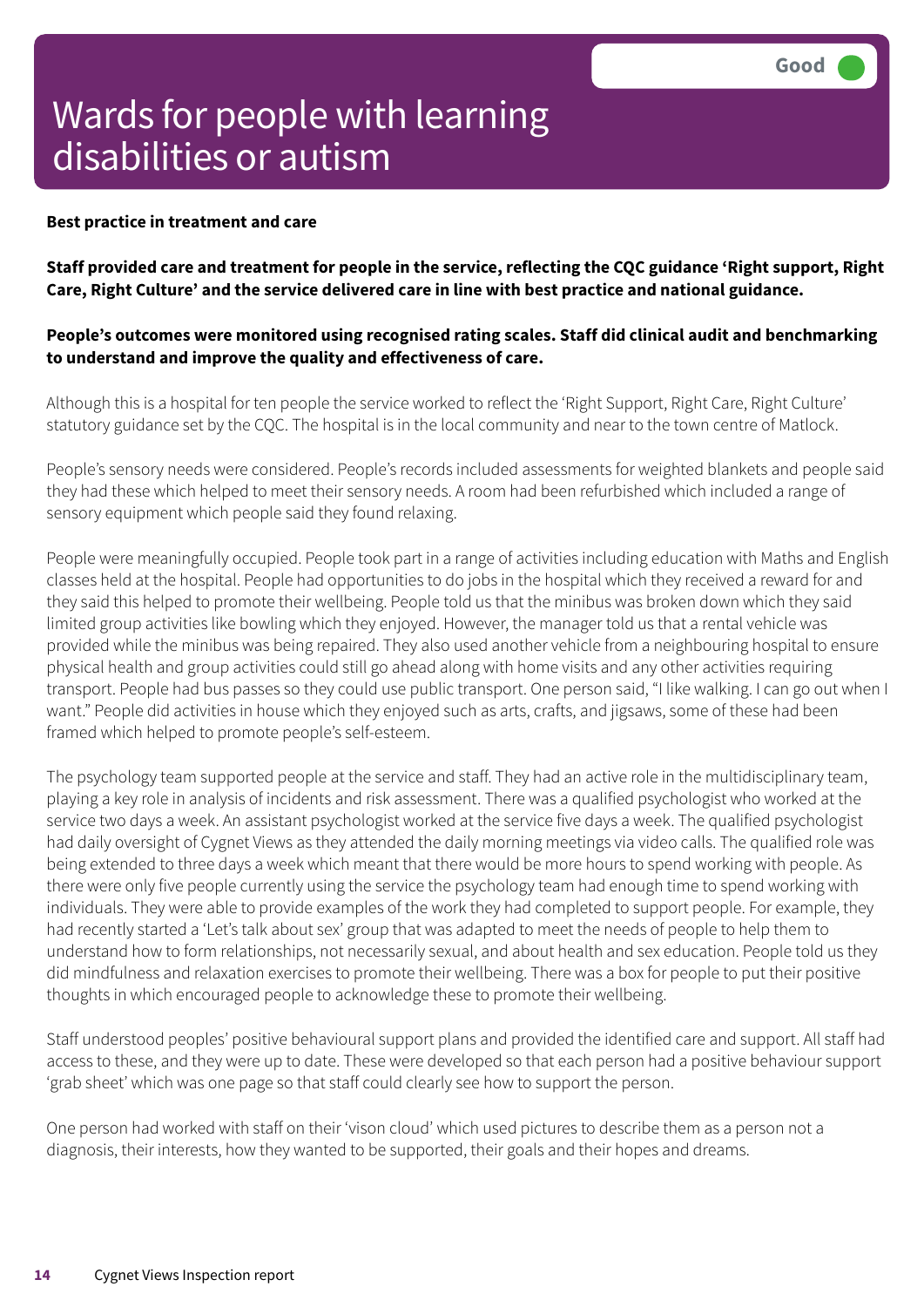Staff identified peoples' physical health needs and recorded them in their care plans. This was an improvement from our previous inspection. Peoples' physical health observations were recorded properly which meant staff had an accurate record of peoples' physical health risks. Physical health records were up to date. Records included a baseline of the person's physical health observations so that staff knew if there were changes and act if needed. There were pictures and symbols used to help people to understand their physical health needs.

People had hospital passports. When a person with a learning disability goes into hospital the hospital passport contains all their essential information to help staff at the hospital to know how to support them. If a person from Cygnet Views was admitted to hospital, staff from the service supported them during their stay.

Staff made sure people had access to physical health care, including specialists as required. People had access to well woman checks and tests to ensure they were healthy. Staff supported people to have cervical smear tests and asked which staff the person wanted to support them to attend these. People had regular eye tests and dental check-ups.

Staff completed training in dysphagia and people's records showed that staff assessed their risk of choking and if foods needed to be adapted to reduce these risks. Staff monitored and recorded peoples' weights. People's records included a Malnutrition Universal Screening Tool (MUST) assessment to identify if they were at risk of malnutrition or obesity. Where risks were identified a care plan was in place as to how staff were to support the person. Staff made records of fluids and food consumed by people to make sure they ate and drank enough. Staff referred people to dieticians when needed.

Staff used suitable recognised rating scales to assess and record the severity of patients' conditions and care and treatment outcomes. For example, the hospital used the Learning Disability Model of Human Occupancy Screening Tool (LDMOHOST) and the Disability Distress Assessment Tool (DISDAT).

Staff used technology to support people to stay connected with their families when they were unable to see them faceto- face.People had their own phones to stay connected with their friends and relatives.

Staff took part in clinical audits and there was a programme of improvement taking place. There were several clinical audits and managers used results from audits to make improvements and shared learning with the staff team. For example, staff had improved the quality of the records they kept about people using the service which showed the care they had provided. The Cygnet Quality Assurance Manager had visited the hospital weekly following our previous inspection and supported staff to make improvements.

#### **Skilled staff to deliver care**

#### **People received care, support and treatment from staff and specialists who received relevant training, including around mental health needs, supporting autistic people, human rights and reducing restrictive interventions.**

Managers provided an induction programme for any new or temporary staff including agency staff where used.Managers ensured staff had the right skills, qualifications, and experience to meet the needs of the people in their care, including bank and agency staff. Managers identified any training needs their staff had and gave them the time and opportunity to develop their skills and knowledge. The provider had trained 100% of staff in physical health needs and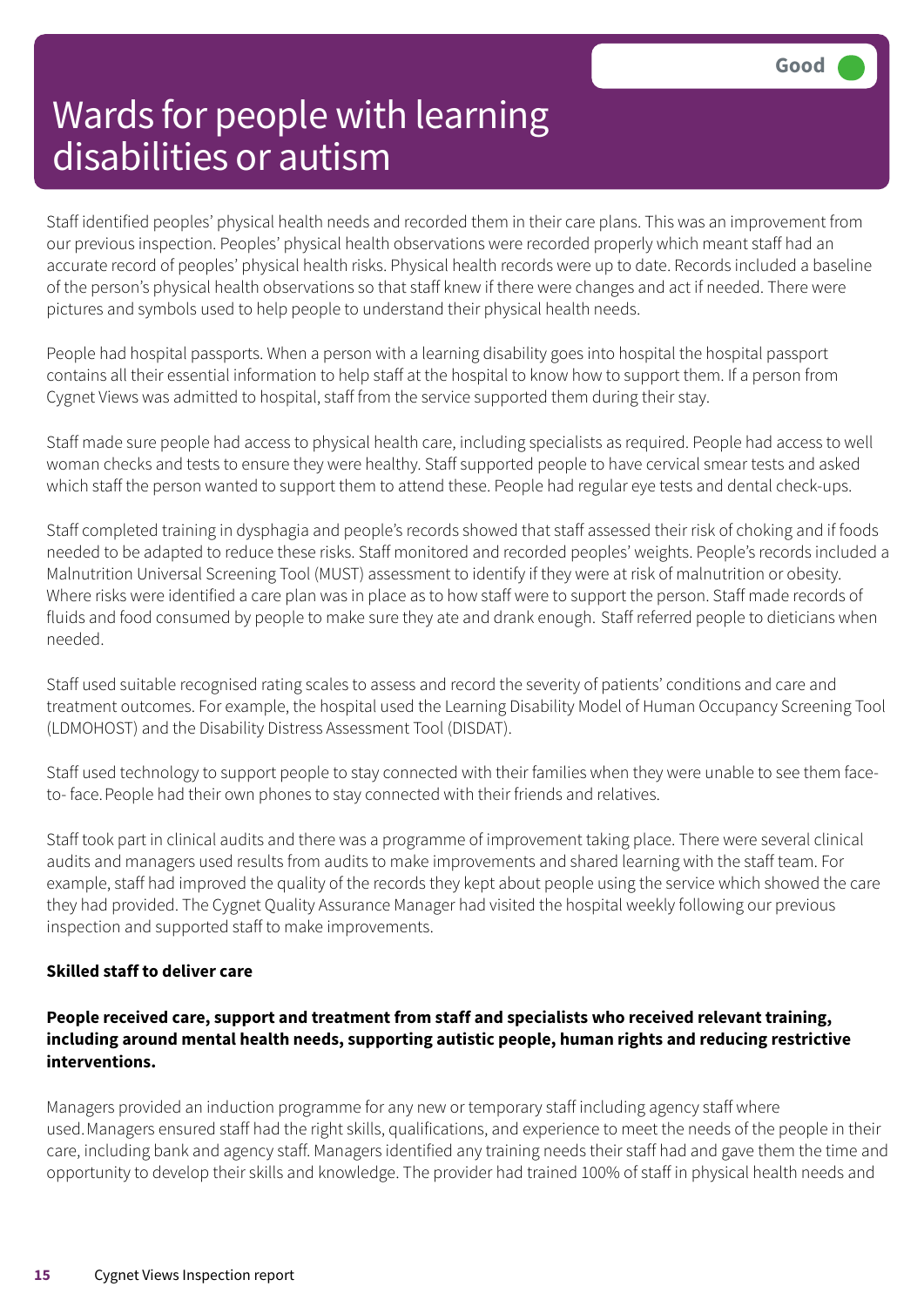92% of staff in supporting people with a learning disability and 96% of staff in supporting autistic people. Staff had requested training in how to support people who have a personality disorder and 90% of staff had now completed e-learning on personality disorder. The psychologist had been involved in developing workshops for staff and people which was planned at end of March 2022 and would include boundaries training and how to support people.

Managers supported staff through regular, constructive appraisals of their work. 93% of staff had an annual appraisal at the time of our inspection. Managers supported staff through regular, constructive clinical supervision of their work, 90% of staff had received clinical supervision.

Managers made sure staff attended regular team meetings or gave information from those they could not attend. Staff said and minutes we reviewed showed there were regular team meetings and their views about the service were listened to and used to make improvements.

The registered manager told us that since our previous inspection they had managed staff performance when needed and completed disciplinary action where appropriate.

#### **Multidisciplinary and interagency teamwork**

#### People were supported by a team of staff from a range of disciplines who worked together to ensure care was **delivered and outcomes achieved in line with care and discharge plans.**

The service had access to a full range of specialists to meet people's needs. This included doctors, psychologists, speech and language therapists, occupational therapists, and nursing staff. The multidisciplinary team was shared with another local Cygnet hospital although all members of the team dialled into the 'morning meeting' at Cygnet Views. At least one member of the multidisciplinary team was based at Cygnet Views from Monday to Friday. There were regular multidisciplinary meetings to discuss people and improve their care.

Staff made sure they shared clear information about people using the service and any changes in their care in daily 'morning meetings' through reading care plans and in multidisciplinary review meetings.

Staff had effective working relationships with other teams in the organisation and with external teams and organisations. Since our previous inspection there had been regular meetings led by the local Clinical Commissioning Group (CCG) and attended by representatives of the provider, people's community teams, safeguarding teams and the CQC. The provider had contributed to these meetings and provided assurance of improvements made to the service. People's community teams were invited to their review meetings and participated in these. The hospital had good working relationships with the local safeguarding teams.

#### **Adherence to the Mental Health Act and the Mental Health Act Code of Practice**

#### **Staff understood their roles and responsibilities under the Human Rights Act 1998, Equality Act 2010, Mental Health Act 1983, and the Mental Capacity Act 2005.**

Staff received and kept up to date with training on the Mental Health Act and the Mental Health Act Code of Practice. 100% of staff had completed this training. 100% of staff had completed e-learning on promoting people's human rights.

Staff had access to support and advice on implementing the Mental Health Act and its Code of Practice.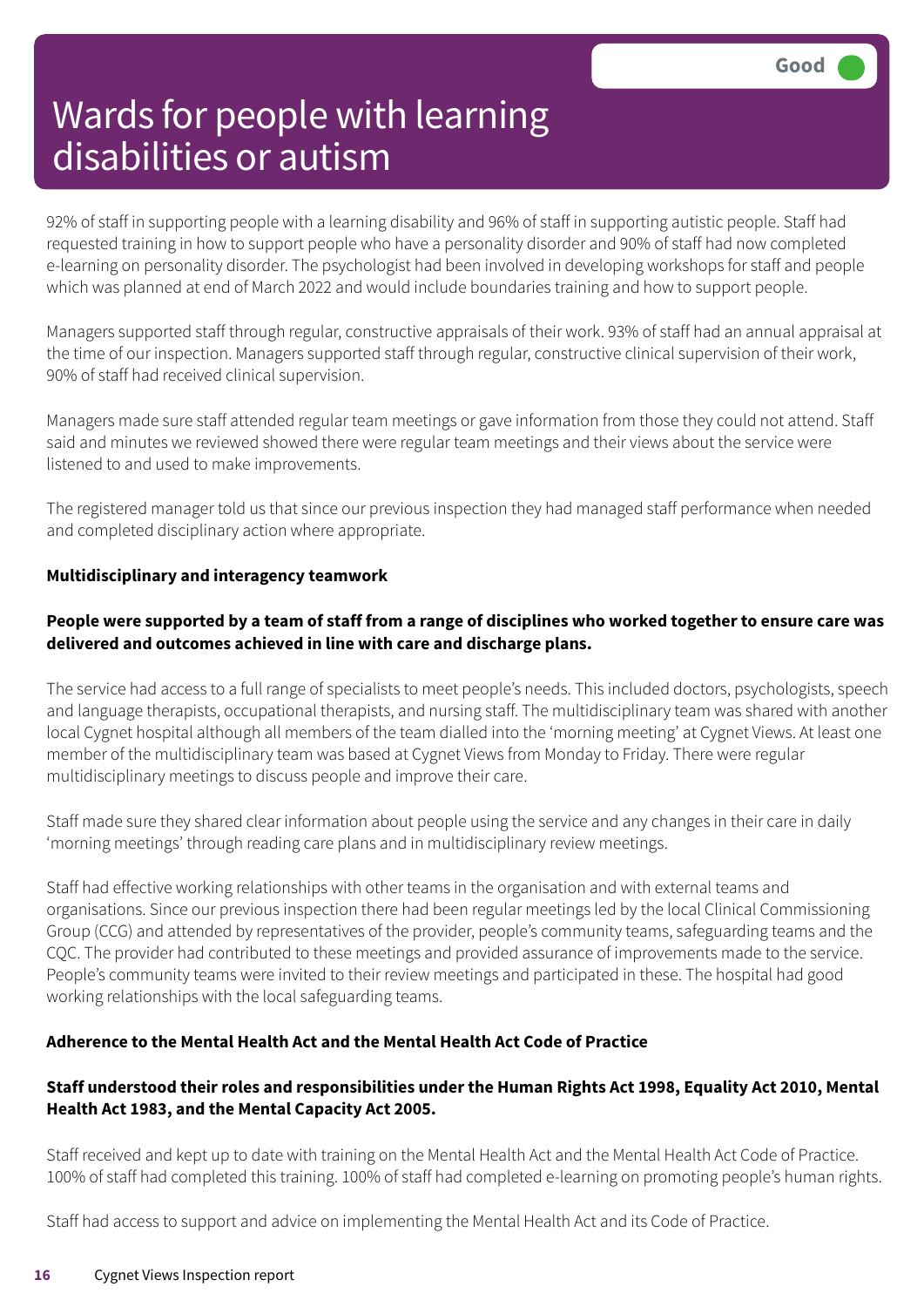People had easy access to information in accessible formats about independent mental health advocacy and people who lacked capacity were automatically referred to the service. This included information in easy read for sections of the Mental Health Act that related directly to the people at Cygnet Views.

Staff explained to each person their rights under the Mental Health Act in a way that they could understand. The speech and language therapist had developed information accessible to individuals and staff used these to explain to people their rights.

Staff made sure people could take section 17 leave (permission to leave the hospital) when this was agreed with the Responsible Clinician. Before each person went on section 17 leave staff completed a risk assessment with them to ensure their safety during their leave.

Staff requested an opinion from a Second Opinion Appointed Doctor (SOAD) when they needed to. Staff stored copies of peoples' detention papers and associated records correctly and staff could access them when needed.

People who were informal were given information in a format accessible to them that explained they could leave the ward freely and they and their relatives understood this.

Managers and staff made sure the service applied the Mental Health Act correctly by completing audits and discussing the findings.

#### **Good practice in applying the Mental Capacity Act**

#### **People were supported to make decisions about their care. Staff understood the Mental Capacity Act 2005, including Deprivation of Liberty Safeguards. For people that the service assessed as lacking mental capacity for certain decisions, staff clearly recorded assessments and any best interest decisions.**

100% of staff had completed training in the Mental Capacity Act and staff we spoke with had a good understanding of at least the five principles.

There was a clear policy on Mental Capacity Act and Deprivation of Liberty Safeguards, which staff could describe and knew how to access.

Staff gave people all support to make specific decisions for themselves before deciding a person did not have the capacity to do so. Staff provided information about decisions that a person needed to make in a format that was accessible to them. Staff made reasonable adjustments so to maximise the opportunity for individuals to make decisions. Staff made sure the person was making the decision at a time they were alert and, in a place, where they were comfortable.

Records showed that staff assessed and recorded capacity to consent clearly each time a person needed to make an important decision. When staff assessed people as not having capacity, they made decisions in the person's best interest and staff recorded these. They considered the person and their relatives where appropriate wishes, feelings, culture, and history.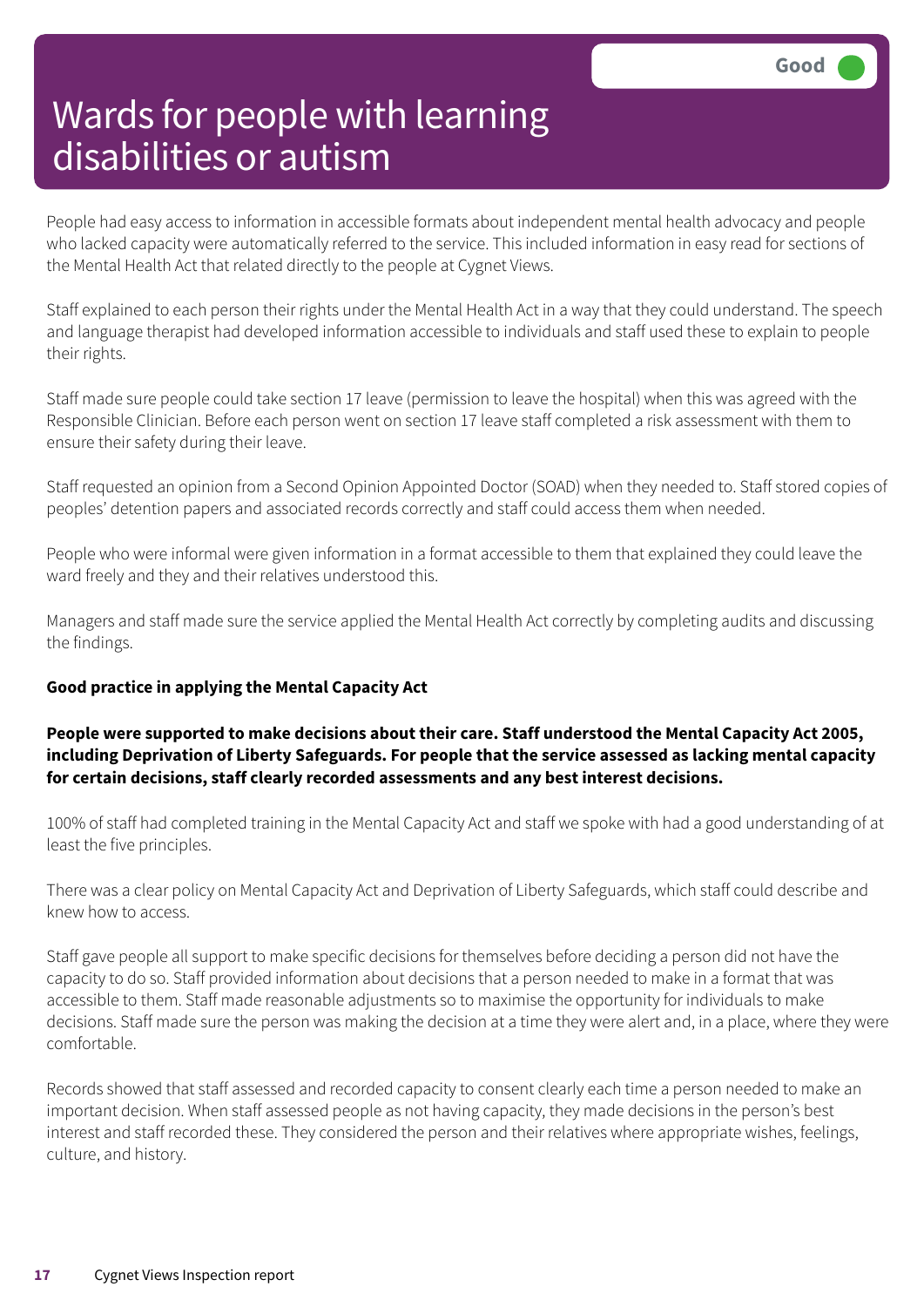Staff made applications for a Deprivation of Liberty Safeguards order only when necessary and monitored the progress of these applications. There were no people subject to a Deprivation of Liberty Safeguard at the time of our inspection. The service monitored how well it followed to the Mental Capacity Act and acted when they needed to make changes to improve.

| Are Wards for people with learning disabilities or autism caring? |                       |  |  |
|-------------------------------------------------------------------|-----------------------|--|--|
|                                                                   | Good <b>Carl Boot</b> |  |  |
| Vindnose nvivasy dignity vocnost somnoscion and cunnovt           |                       |  |  |

**Kindness, privacy, dignity, respect, compassion and support**

#### **People received kind and compassionate care. We observed that staff were discreet, respectful, and responsive when caring for people.**

Staff protected people's privacy and dignity and understood people's needs. Staff took time to listen to and speak with people in a kind and compassionate way.

Staff supported people to understand and manage their care, treatment or condition. We observed staff praising a person for asking for staff support rather than harming themselves so supporting them to manage their care.

People were enabled to make choices for themselves, and staff ensured they had the information they needed. Information was provided in individual easy read, symbols, and picture formats to help the person to understand. Each person had a communication passport that showed staff what aids they would need to help them to understand. Staff spent time to explain to people in a way they could understand. There were talking tiles around the building to help people to understand information. There were pictures and easy read information about parts of the body to help people to understand as part of the 'Let's talk about sex' group.

Staff gave people help, emotional support and advice when they needed it. We observed staff speaking with people using a calm tone of voice and helping them to relieve their distress. People had been involved in creating their 'mood board' and how they might be feeling at various times and what support they would want from staff.

Staff directed people to other services and supported them to access those services if they needed help.

People spoke highly of staff and the care they received. People said staff were always available to talk with and supported them when needed.

Staff understood and respected the individual needs of each person.

All staff told us they could raise concerns about disrespectful, discriminatory or abusive behaviour or attitudes towards people who used the service and would not hesitate in doing so. This had improved since our previous inspection.

#### **Involvement in care**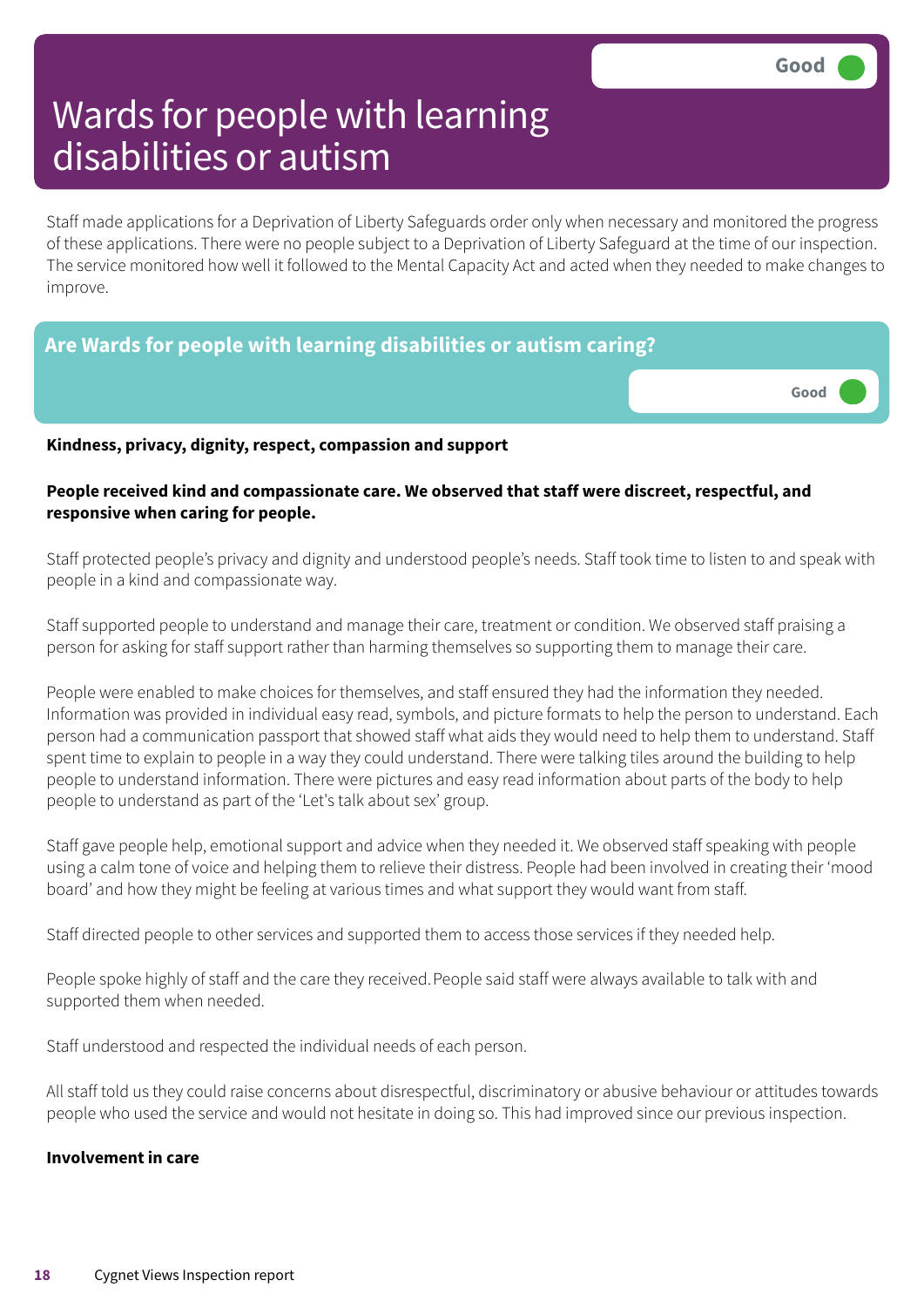**Good –––**

## Wards for people with learning disabilities or autism

**People, and those important to them, took part in making decisions and planning of their care.** Care plans included easy read information to enable the person to be involved in their care. Care plans focused on people's strengths, and they worked with staff to focus on their goals and hopes and dreams for what they wanted their life to be.

People were empowered to feedback on their care and support. There were regular meetings with the people who used the service. We saw people had made suggestions about the redecoration of the building and staff had listened to these and made the changes people wanted. Minutes of meetings were in easy read and picture format and showed that people were involved in their care. People said their views were listened to and valued.People had asked if they could have a pet and were pleased to have a pet rabbit. People had suggested they could cook their own breakfast and a breakfast club had been started which gave them the opportunity to do this.

People had easy access to independent, good quality advocacy. The advocate visited regularly and were available to support people at their review meetings if they wanted this and by telephone if they preferred. The advocate had supported people to complete the providers survey in December 2021. The findings of this showed people were generally satisfied with the service and that improvements had been made. The results of this had been shared with staff so they could see people's views and what further improvements were needed.

#### **Involvement of families and carers**

#### **Staff supported people to maintain links with those that are important to them.**

Staff had supported a person to visit a relative they had not been in contact with for several years. Staff knew how difficult this would be for the person and supported them through this.

Staff maintained contact and shared information with those involved in supporting people, as appropriate.Relatives said they were invited to reviews and were involved as much as they could be. However, one relative said they had not been able to attend their relatives last review meeting and had not received any notes from it. One person told us they did not want their family to be that involved in their care and this was respected.

### **Are Wards for people with learning disabilities or autism responsive?**

**Access and discharge**

The majority of people did not stay in hospital for a long time. People had discharge plans with clear timeframes in place to support them to return home or move to a community setting. Staff liaised well with **services that provide aftercare, so people received the right care and support when they went home.**

#### **Bed management**

Discharges were not delayed. Managers regularly reviewed people's length of stay to ensure they did not stay longer than they needed to.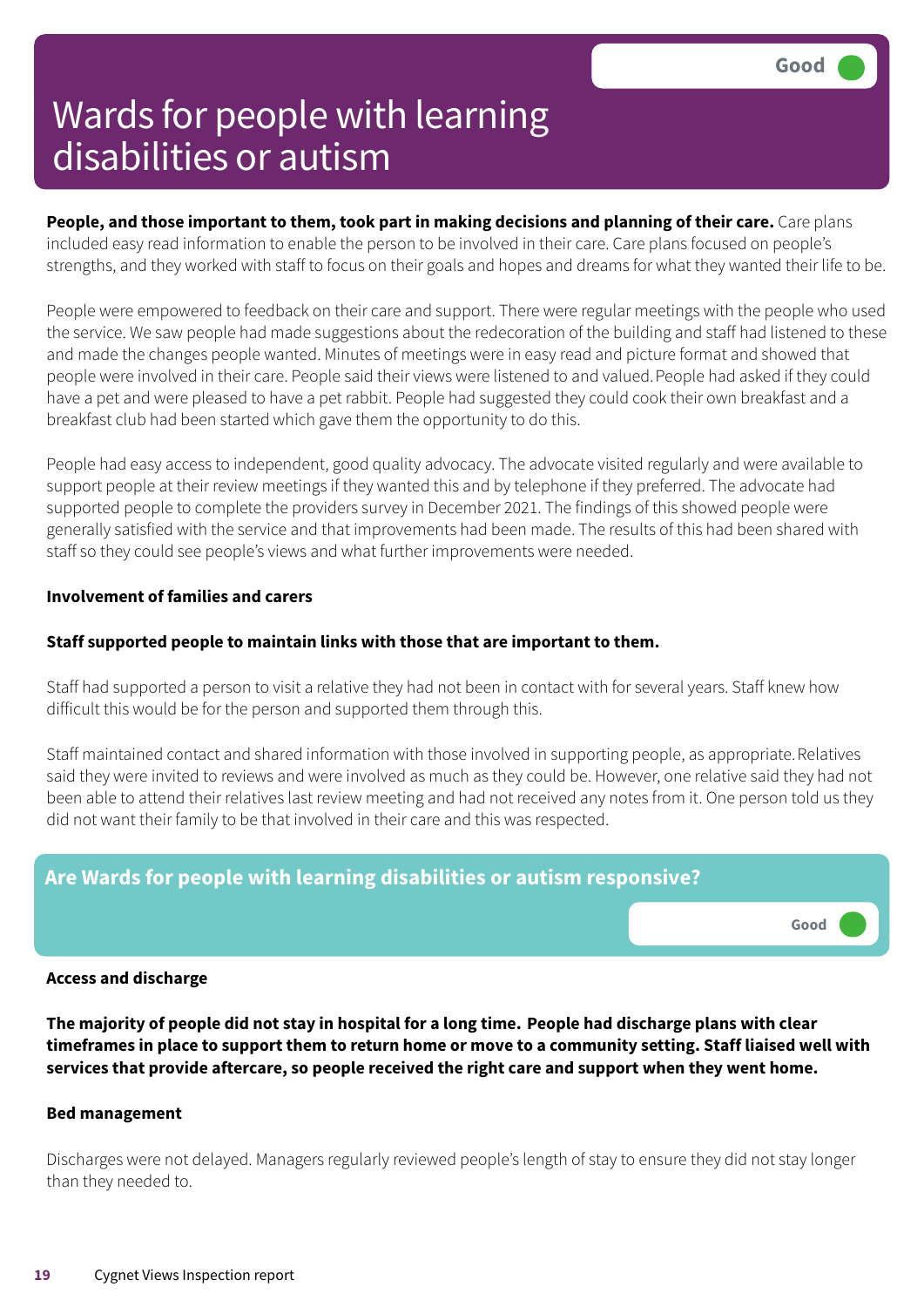Managers and staff worked to make sure they did not discharge people before they were ready. One person was working on their transition to a supported living service and spent a few nights each week at their new placement. When people went on leave there was always a bed available when they returned. Staff did not move or discharge people at night or early in the morning.

#### **Discharge and transfers of care**

Staff carefully planned peoples' discharge and worked with care managers and coordinators to make sure this went well. People's records included a discharge plan that the person was involved in. People had discussed with staff where they would like to move to and why and plans were in a format that was accessible to the individual.

#### **Facilities that promote comfort, dignity and privacy**

**People's privacy and dignity was respected by staff. Each person had their own bedroom with an en-suite shower room. People could personalise their room and keep their personal belongings safe. People had access to quiet areas for privacy. The service's design, layout and furnishings supported people's good care and support.**

The service provided people with a choice of good quality food. A new cook had started working there and we observed them speaking with people about what foods they liked, how they would like these to be presented and how they wanted to help cook for themselves. People had asked if they could cook breakfast themselves and a breakfast club had started to support people to do this. People told us they could access drinks and snacks at any time.

Each person had their own bedroom, which they could personalise. People said they liked their bedroom and could personalise it in the way they wanted to. People had been involved in the redecoration of communal areas of the hospital. People told us their views had been listened to and the service was less clinical and more homely.

People had a secure place to store personal possessions. People told us that they could store their possessions in a different room if they thought having their clothing for example in their bedroom could put them at risk of harming themself.

Staff used a full range of rooms and equipment to support treatment and care. In a building separate to the main hospital there was a hair and beauty salon that people liked to spend time in. There was also a meeting room where staff met for handover and the multidisciplinary team met for the morning meeting and reviews of people's care. People could access this room for their reviews and meetings. They could also meet with their visitors there.

People could make phone calls in private. There was a telephone for people to use although they said they did not use this as they used their own mobile phones.

The service had an outside space that people could access when they wanted to. Due to ligature risks identified, staff always needed to support people in the garden, but this was support was provided. Some parts of the garden were not suitable for people whose mobility was limited. The registered manager said they would not admit a person with limited mobility as this would negatively impact on their quality of life there.

#### **Patients' engagement with the wider community**

#### **Staff supported people with activities outside the service, such as work, education, and family relationships.**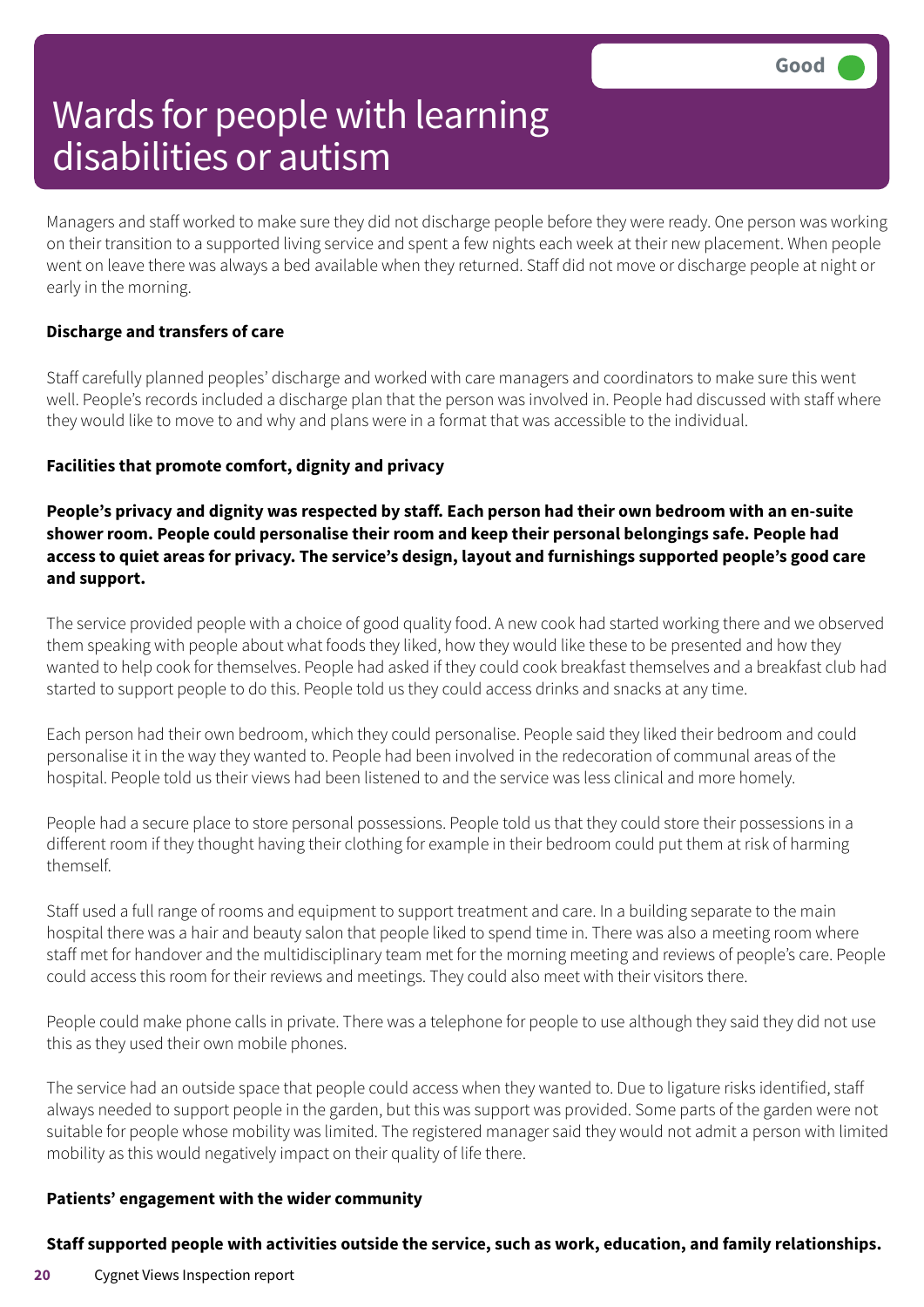The service gave people the opportunity to engage in paid work which supported staff to complete practical tasks. People could take part in Maths and English classes at the hospital and there were links with local colleges.

Staff helped people to stay in contact with families and carers. Families and carers visited the service and used technology to have virtual meetings with family.Staff encouraged people to develop and maintain relationships both in the service and the wider community. Friends and families could visit when they wanted to.

#### **Meeting the needs of all people who use the service**

#### The service met the needs of all people using the service, including those with needs related to equality **characteristics. Staff helped people with advocacy, cultural and spiritual support. People's communication needs were always met. People had access to information about their rights in appropriate formats.**

Staff supported people with communication needs. The speech and language therapist assessed people's communication needs and staff followed individual communication plans. They provided information in a variety of formats including pictures, easy read, symbols, and use of Makaton (sign language). This made sure people could access information on treatment, local service, their rights and how to complain. There was a 'Makaton sign of the week' which staff used and encouraged people to do so and improved their knowledge of Makaton.

The service provided a variety of food to meet the dietary and cultural needs of individuals. People said they had the foods they wanted, and these were presented in the way they wanted them to meet their dietary needs.

People had access to spiritual, religious, and cultural support. Since our previous inspection, staff had provided a range of materials for people to use to practice their religion if they wanted to. These were available in a room that was dedicated as the multi faith and sensory room. Staff asked people during their assessment what support they wanted to meet their spiritual needs. Staff had supported people to develop their end-of-life care plans that were detailed as to their wishes if they were terminally ill and in their death.

#### **Listening to and learning from concerns and complaints**

#### People, and those important to them, could raise concerns and complaints easily and staff supported them to **do so. The service treated all concerns and complaints seriously investigated them and learned lessons from the results. They shared the learning with the whole team and the wider service.**

People and their relatives knew how to complain or raise concerns.

The service clearly displayed information about how to raise a concern in formats that were accessible to individuals. There was a notice board that told people using pictures and easy read information about how to make a suggestion, compliment or make a complaint and a box provided to do this.

Staff knew how to acknowledge complaints and people received feedback from managers after the investigation into their complaint. There was a 'You said, we did' board that showed action was taken when people provided feedback about the service.

Managers shared feedback from complaints with staff and learning was used to improve the service. The service used compliments to learn, celebrate success and improve the quality of care.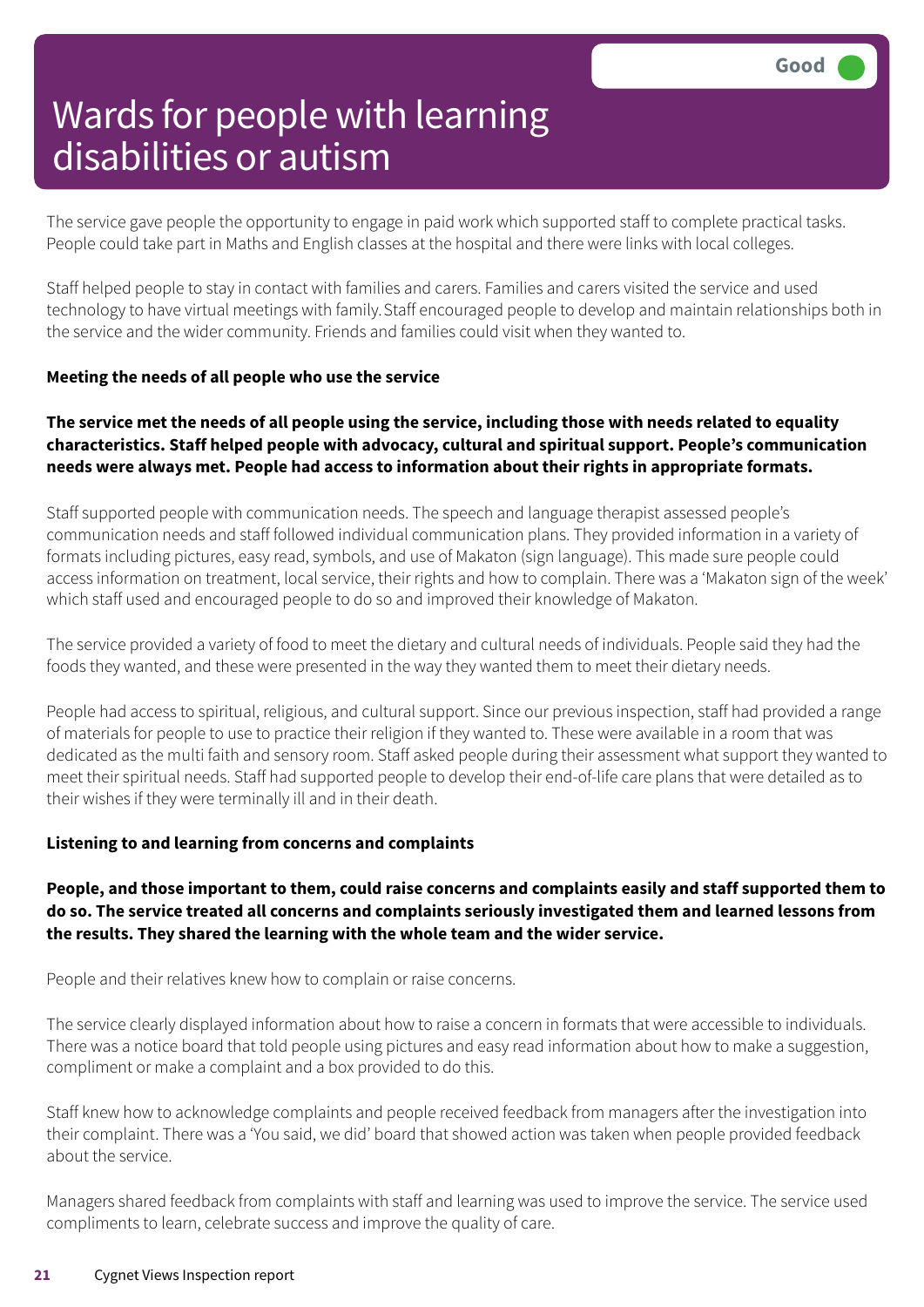**Good –––**

# Wards for people with learning disabilities or autism

**Are Wards for people with learning disabilities or autism well-led?**

#### **Leadership**

**Leaders had the skills, knowledge and experience to perform their roles and understood the services they** managed. They had a vision for the service and for each person who used the service. They were visible in the **service and approachable for people and staff.**

Since our previous inspection, the providers regional peripatetic manager had managed the service. The findings from this inspection showed they had the skills, knowledge, and experience to improve the service. They had previously been the registered manager of the service and understood the service. They demonstrated their vision for the service and for each person there. The provider had recruited a new manager to start in April 2022 however, the current manager was to stay there through the new managers induction to the service.

All staff we spoke with told us the manager was visible in the service and approachable and the regional manager also visited the service often. People who used the service said the manager and regional manager were available for them to speak with and were approachable.

#### **Vision and strategy**

#### Staff knew and understood the provider's vision and values and how to apply them in the work of their team.

All staff we spoke with were aware of Cygnet's vision and values. They knew how to apply the values of care, respect, empower, trust and integrity in their day-to-day work and demonstrated this throughout our inspection.

#### **Culture**

#### **Staff felt respected, supported and valued. The provider promoted equality and diversity in its work. They felt able to raise concerns without fear of retribution.**

All staff we spoke with said they felt respected, supported and valued as part of the team at Cygnet Views. Staff said that initiatives such as now having a staff room, drinks provided from a coffee shop on Fridays, toiletries and different drinks provided had helped to promote their wellbeing. There was a staff 'You said, we did' board in the staff room which showed that staff views were listened to and valued.

Staff were aware of the role of the Freedom to Speak Up Guardian at Cygnet and knew how to contact them. However, staff said they were able to raise concerns to the manager or regional manager and would be listened to if they did.

Cygnet had opened a staff survey provided by an independent company for all staff to participate in anonymously the week prior to our inspection, so results were not yet known.

#### **Governance**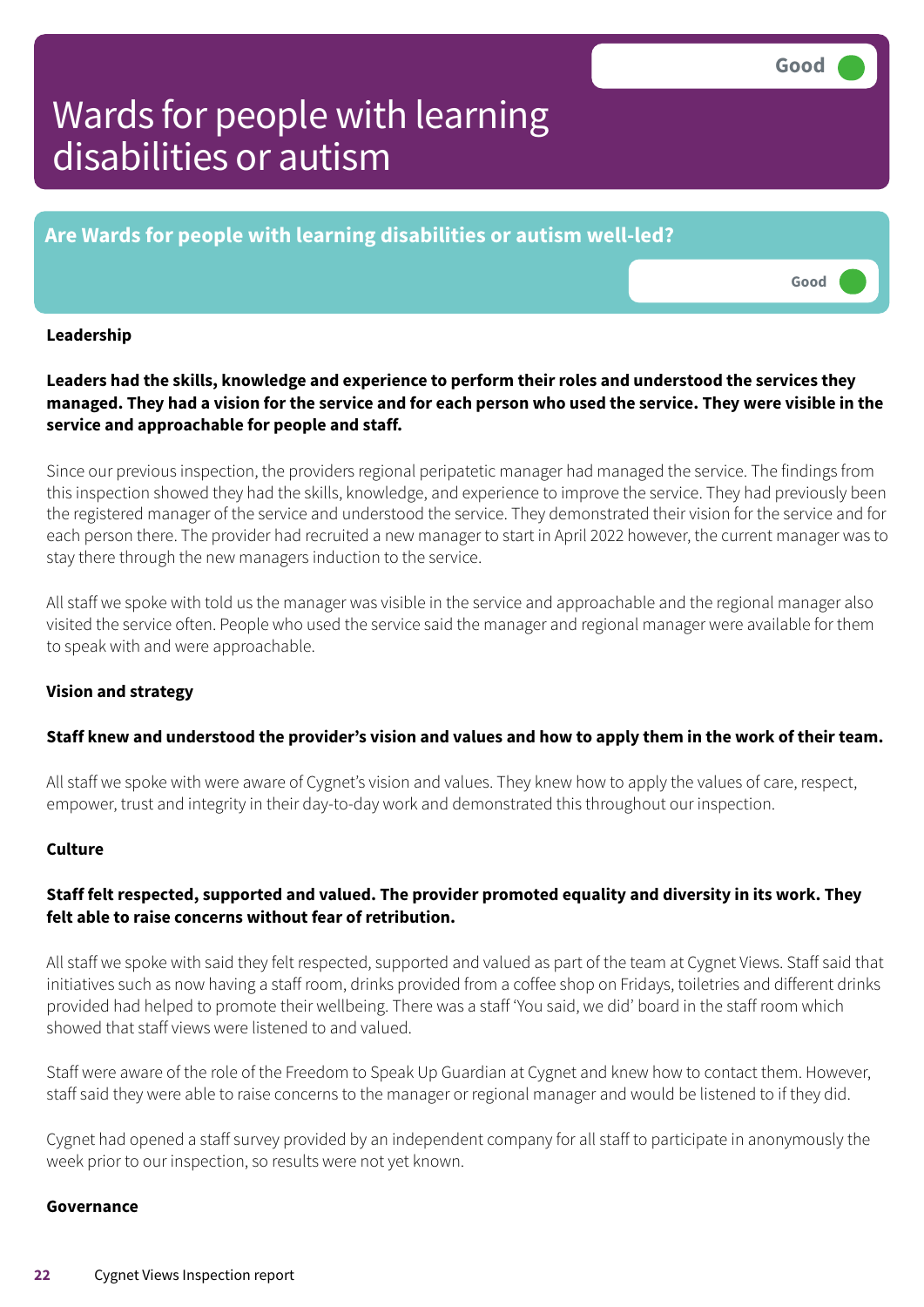#### **Our findings from the other key questions showed that governance processes helped to keep people safe, protect their human rights and provide good quality care and support.**

The findings from this inspection demonstrated that improvements had been made to governance processes since our previous inspection. The service inputted data onto a weekly dashboard which rates the service red, amber or green. The manager said this provided an overview of what was happening in the service and the ratings had improved to green. The head of care did regular spot checks and they and the manager were regularly working in the service so could see what was happening. Audits showed improvements had been made and identified to staff where further improvements were needed. The providers quality assurance manager had been visiting the service daily following our previous inspection but had now reduced this to weekly.

#### **Management of risk, issues and performance**

#### **Staff had the information they needed to provide safe and effective care. They used information to make informed decisions on treatment options. Where required, information was also reported externally.**

Staff had regular supervision and attended regular team meetings which helped to give them the information they needed. Staff told us that information and learning from incidents was shared via email and newsletters which all staff had access to. They said that communication had improved, and they now had the information they needed to provide safe and effective care.

The manager shared the risk register for the service with us. This showed the manager was aware of risks to the service and the people using it and had acted to reduce these risks.

The manager had worked with the local clinical commissioning group (CCG) and the commissioners who had people placed at Cygnet Views and reported risk, issues and performance. There was an oversight meeting with commissioners the week before our inspection which reported that they were assured of the improvements made.

#### **Information management**

#### **Staff collected analysed data about outcomes and performance.**

All staff had access to the information they needed to deliver safe and effective care. The provider had ensured that more laptops were provided so that all staff had access to these. Staff kept up to date with inputting information so that outcomes and performance could be reported on.

#### **Engagement**

#### **Managers engaged actively with other local health and social care providers to ensure that an integrated health and care system was commissioned and provided to meet the needs of the local population. Managers from the service participated actively in the work of the local transforming care partnership.**

The manager and multidisciplinary team engaged regularly with other local health and social care providers. They had ensured regular contact with the local GP who people were registered with to improve their physical healthcare. The GP now visited Cygnet Views so that people knew who they were and could ask any questions they had about their healthcare.